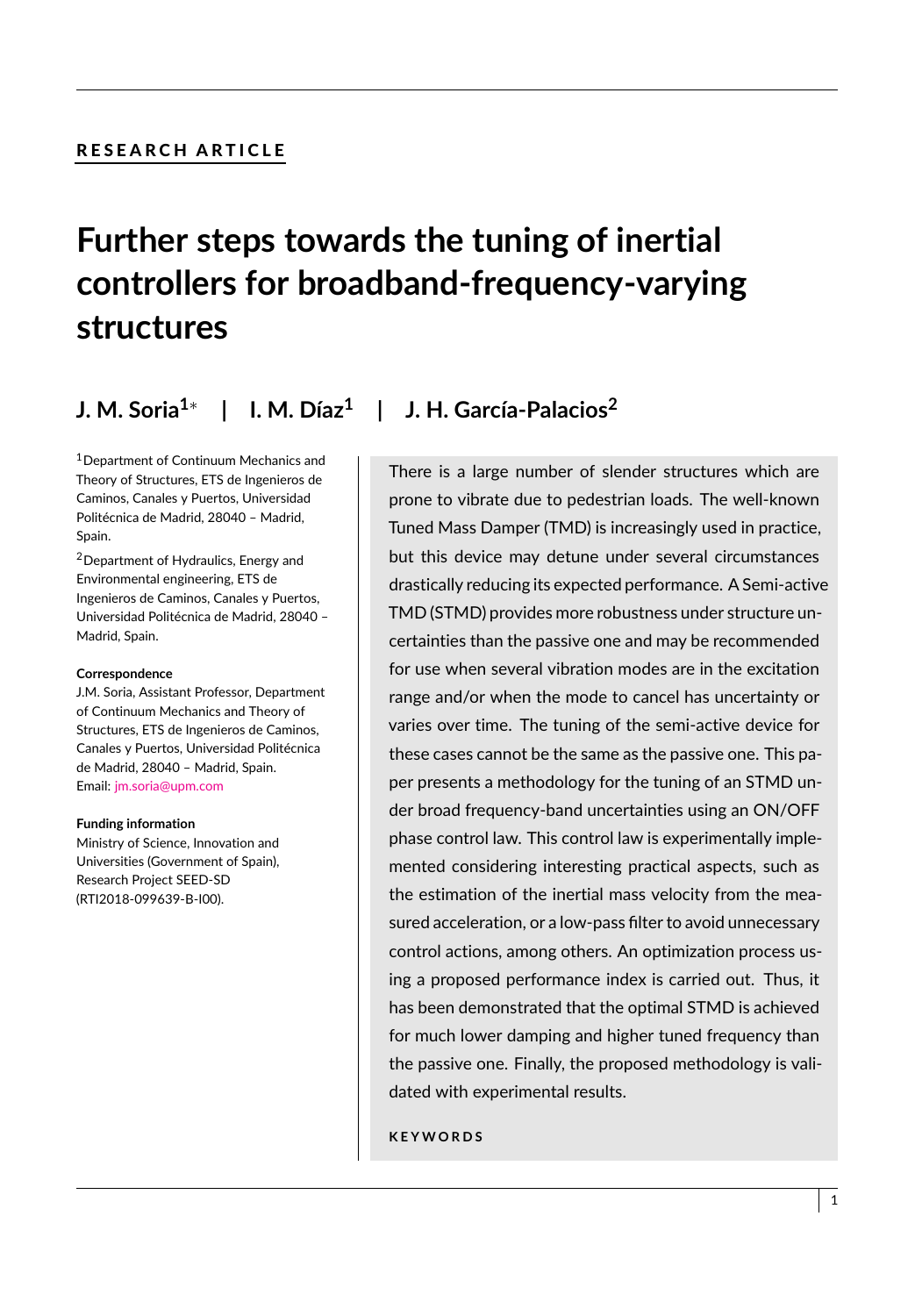semi-active control, vibration control, smart TMD, experimental results.

## **1** | **INTRODUCTION**

Lightweight and high-span pedestrian structures are usually prone to vibrate. Although current codes may be fulfilled, these structures may vibrate excessively and are not as comfortable as expected. Control devices can mitigate vibration significantly and improve comfort while fulfilling vibration serviceability requirements, simultaneously increasing the lifespan of the structures.

Vibration damping systems for civil structures are continuously being proposed. They can be classified into pas-sive, active, semi-active and hybrid control. The Tuned Mass Damper (TMD) [\[1\]](#page-20-0), referred also to as tuned vibration absorber, is the most commonly passive device used in footbridges  $[2]$ . A review of control devices implementation in landmark footbridges have been presented in  $[3, 4]$  $[3, 4]$  $[3, 4]$ . The main drawback of TMDs are that they are highly effective only over a narrow frequency band. Hence, when structures show modal properties changing over time, and/or several vibration modes  $[5, 6]$  $[5, 6]$  $[5, 6]$  must be cancelled by the same device, TMDs may detune and experience a significant loss of efficacy. Under these circumstances, the use of semi-active devices may become a competitive alternative  $[7, 8, 9]$  $[7, 8, 9]$  $[7, 8, 9]$  $[7, 8, 9]$  $[7, 8, 9]$ . However, several issues have to be tackled to achieve a successful implementation for broad frequency-band vibration: i) the design of the control law to implement, ii) the frequency tuning in passive mode, iii) the damping in passive mode, iv) the definition of a Performance Index (PI) able to represent the performance in a broad frequency band and v) practical issues such as filtering and switching on/off function. Some of these issues have been partially addressed previously [\[10,](#page-20-9) [11,](#page-20-10) [12\]](#page-20-11).

Passive vibration control using TMDs  $[13, 14, 15]$  $[13, 14, 15]$  $[13, 14, 15]$  $[13, 14, 15]$  $[13, 14, 15]$  and optimal tuning have been extensively studied  $[16, 17]$  $[16, 17]$  $[16, 17]$ . The option to include more than one TMD has also been considered in order to increase its robustness and expand its frequency bandwidth [\[18\]](#page-21-2). In this sense, the Semi-active TMD (STMD) may be a solution that leads to better results in terms of costs and performance. The dynamic performance of this non-linear system has been studied in  $[10]$ . The application of this control technology may be used to solve a vibration problem  $[19, 20]$  $[19, 20]$  $[19, 20]$  or as an improvement of the structural design [\[21\]](#page-21-5). Numerous studies have been conducted emphasizing its performance robustness through tracking the force of the controllable damper device  $[22, 11]$  $[22, 11]$  $[22, 11]$ . Ferreira  $[12]$  studied an optimal tuning of the controller through a profound parametric study of the parameters of the STMD. Hence, neither they set a minimization problem based on a PI related to the vibration serviceability nor include the non-linear damper behaviour.

In the set of semi-active devices, magneto-rheological (MR) dampers are usually used as smart dampers  $[23]$ . The MR damper is a damper filled with an MR fluid capable of producing adaptive damping forces that are controlled by modifying the magnetic field applied in real time. In this case, the MR damper is used as the smart device in the control strategy, giving the following advantages: rapid response, large damping force with wide dynamic range and durability. Thus, an MR damper can be used within control systems. However, MR dampers have a strongly non-linear nature that has to be modelled and included in control design. Otherwise, the simulated performance may differ considerably from the experimental performance.

The control law used in this article was originally presented by Soong  $[24]$  and studied by other authors  $[25, 26, 16]$  $[25, 26, 16]$  $[25, 26, 16]$  $[25, 26, 16]$  $27, 12$  $27, 12$ ]. The adapted version of  $[27]$  is a simple and focus-on-implementability semi-active control law that, according to the simulations carried out in  $[9, 28]$  $[9, 28]$  $[9, 28]$ , produces promising results assuming an ideal viscous damper. Although sensitivity studies of its parameters have been accomplished, as well as optimal tuning proposals  $[12, 29]$  $[12, 29]$  $[12, 29]$ , the main purpose of the semi-active device has not considered for its tuning: be effective in a broad frequency-band spectrum.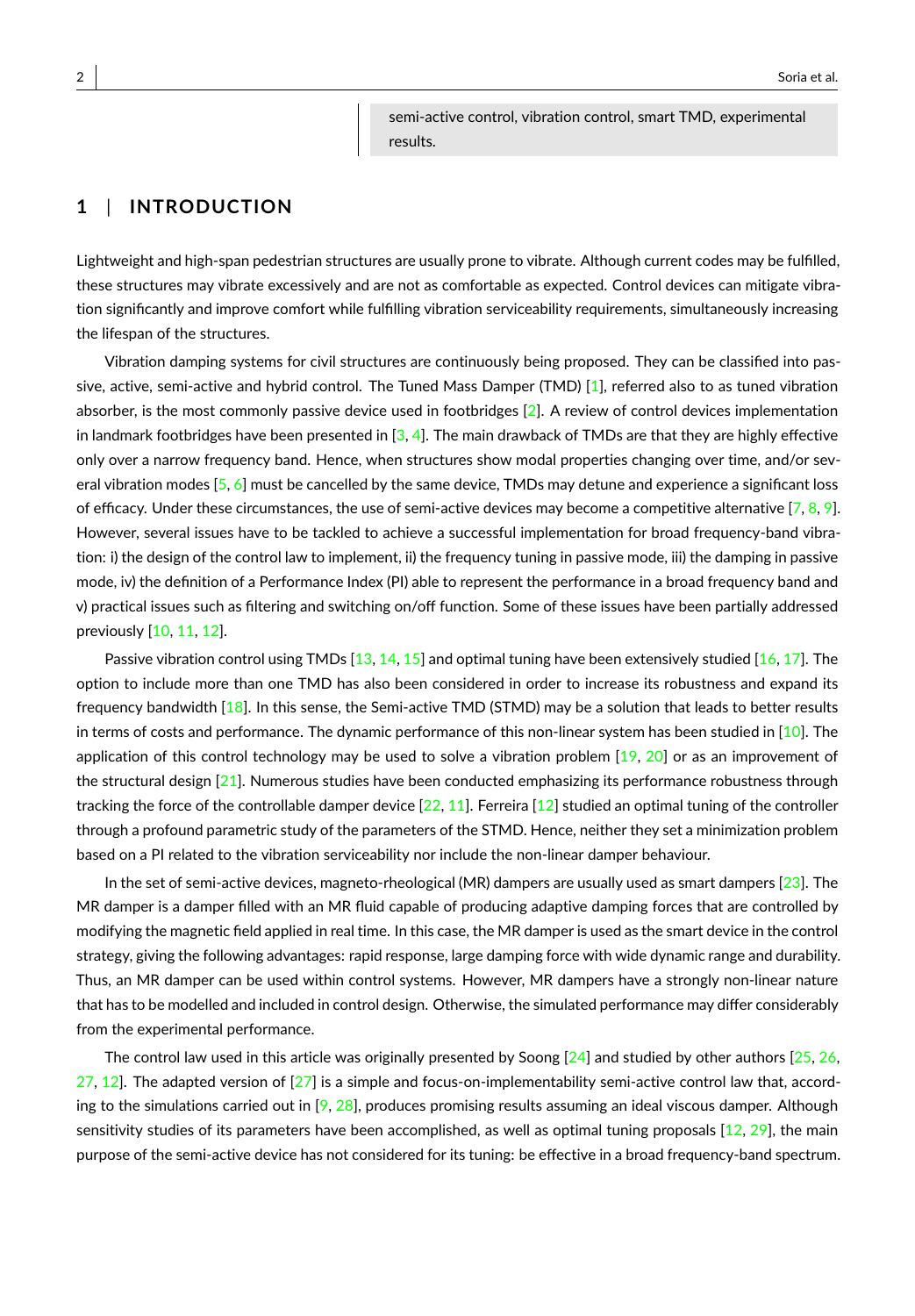Cases such as modal properties varying with time due to external factors (temperature, level of occupancy or ageing) and structures with several vibration modes with closely-spaced frequencies prone to vibrate are common in practice  $[6]$ . Under these circumstances, much greater robustness than that provided by the TMD is required and a design approach that considers both uncertainties in structure modal parameters and an MR damper is desirable. Thus, the tuning of the semi-active system should take into account its broad spectrum of operation and the significant nonlinearities, such as the control law itself, as well as the operation of the MR damper. Then, a new approach to tuning STMDs is carried out in this article and compared to the passive performance. Necessary aspects to implement the control law are also described and taken into account within the optimization problem. Although the problem is stated in a general way, this is clearly geared to highly resonant structures (for instance, lightweight footbridges) and the PI to be minimised is focused on user comfort. The following issues are considered: i) the velocity of the inertial mass should be estimated from its acceleration, ii) a continuous trigger function should be implemented in order to avoid unnecessary damper actions when structure acceleration is of low amplitude, and iii) acceleration of the structure should be carefully filtered to avoid spillover effects and unnecessary damper action when this signal is crossing over zero.

The paper continues with a description of the semi-active inertial controller and the vibration control strategy adopted in Section 2. A sensitivity analysis of the tuning parameters of the control device is carried out in Section 3. The effect of including damper force saturation and an MR damper model instead of a linear-viscous damper are also analysed. Lastly, an optimization procedure to tune the semi-active device is proposed. Section 4 shows the experimental results conducted on a steel beam and carefully explains the implementation of the semi-active control and the practical issues that have been considered. Finally, some conclusions and suggestions for future work are given in Section 5.

## **2** | **SEMI-ACTIVE TUNED MASS DAMPER**

## **2.1** | **Tuned Mass Damper**

A TMD consists of a secondary mass (also called moving or inertial mass) attached to the structure by means of springs and dampers. The TMD mass is fixed as a fraction of the modal mass of the unique targeted vibration mode; the stiffness of the springs is selected to obtain the optimum TMD frequency, and the viscous damper ensures the operation of the TMD in a range of frequencies around the tuning frequency (providing a certain robustness for a frequency bandwidth while degrading performance at the tuning frequency). However, they have a relatively poor performance for low-level vibrations and they still exhibit a significant lack of performance due to the off-tuning issue.

Figure [1a](#page-3-0) shows the model of a classical TMD composed of an inertial mass  $m_\tau$  attached to a primary system by means of a spring of constant  $k_\tau$  and a viscous damper of constant  $c_\tau.$  The primary system is the structure modelled as a single Degree Of Freedom (DOF) system, which is composed of a mass  $m_{_S},$  a spring of constant  $k_{_S}$  and a viscous damper of constant  $c_{\mathcal{S}}.$ 

The TMD has been designed using the approximate solution provided by Asami and Nishihara [\[30\]](#page-21-14), based on  $H_{\infty}$ optimization for primary systems with vanishing damping. The expressions by Asami and Nishihara [\[30\]](#page-21-14) minimize the acceleration which is related with potential applications in footbridges and also to assess the pedestrian comfort. The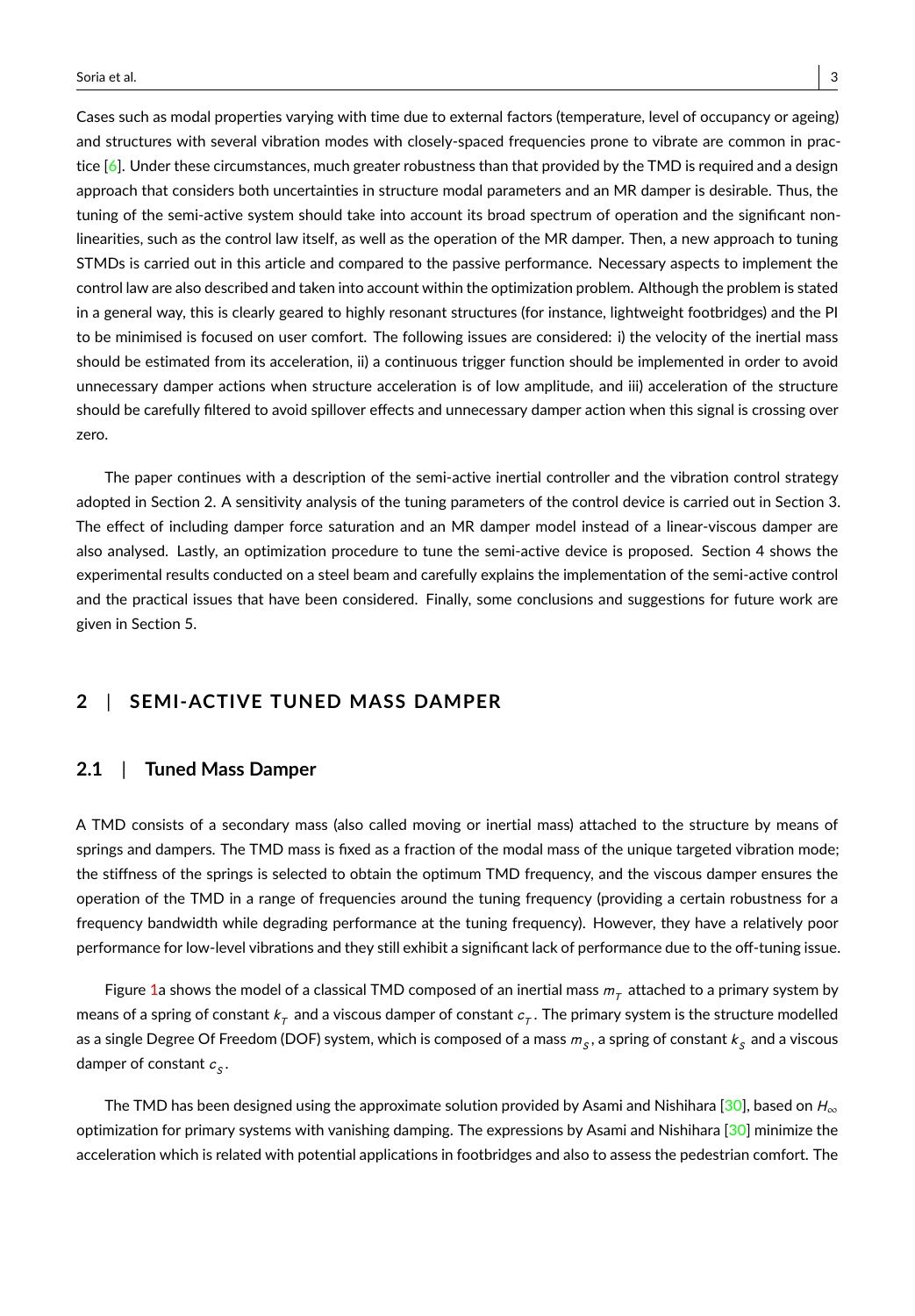<span id="page-3-0"></span>

FIGURE 1 Model of the 2-DOF systems studied. Red symbol (∧) means changing over time.

TMD properties when the primary system acceleration under harmonic excitation is minimized are:

<span id="page-3-3"></span>
$$
\eta = \sqrt{\frac{1}{1+\mu}} \tag{1}
$$

$$
\zeta_{\mathsf{T}} = \sqrt{\frac{3\mu}{8(1+\mu)^3}} \cdot \sqrt{1+\frac{27}{32}\mu},\tag{2}
$$

in which  $\mu$  =  $m_\tau/m_S$  is the mass ratio,  $\eta$  =  $\omega_\tau/\omega_S$  is the frequency ratio and the stiffness and damping coefficient for the TMD are obtained from:

<span id="page-3-1"></span>
$$
k_T = \omega_T^2 m_T \tag{3}
$$

$$
c_{\tau} = 2\zeta_{\tau} m_{\tau} \omega_{\tau}, \qquad (4)
$$

respectively. This solution is the initial solution for the optimization process presented in Subsection 2.3.

## **2.2** | **Semi-active control strategy**

A phase control strategy for the TMD damping is considered here (see Figure [1b](#page-3-0)). The phase control presented in  $[24, 26]$  $[24, 26]$  $[24, 26]$  and adapted by  $[27]$  has been adopted since this is clearly geared to practical implementation due to the measured real-time parameters employed: the structure acceleration instead of displacement and the inertial mass velocity instead of the relative velocity. This control law will then be effective when structure velocity is negligible with respect to the inertial mass velocity, which usually happens in civil engineering structures under resonant events. The lowest structural response is achieved when the velocity of the inertial mass and structure acceleration have opposing phases, so the semi-active device objective is to bring the inertial mass motion as close as possible to this phase. This is equivalent to a phase lag of 90° between the structure acceleration and the control force. The control law adopted is of the ON/OFF type due to its simplicity. Thus, the adopted control law when ideal viscous damping is assumed is defined as:

<span id="page-3-2"></span>
$$
\begin{cases}\n\ddot{x}_{S} \cdot \dot{x}_{T} \le 0 & \Rightarrow & c_{T} = c_{\text{min}} \quad \text{(normal functioning)} \\
\ddot{x}_{S} \cdot \dot{x}_{T} > 0 & \Rightarrow & c_{T} = c_{\text{max}} \quad \text{(blocking functioning)},\n\end{cases}
$$
\n(5)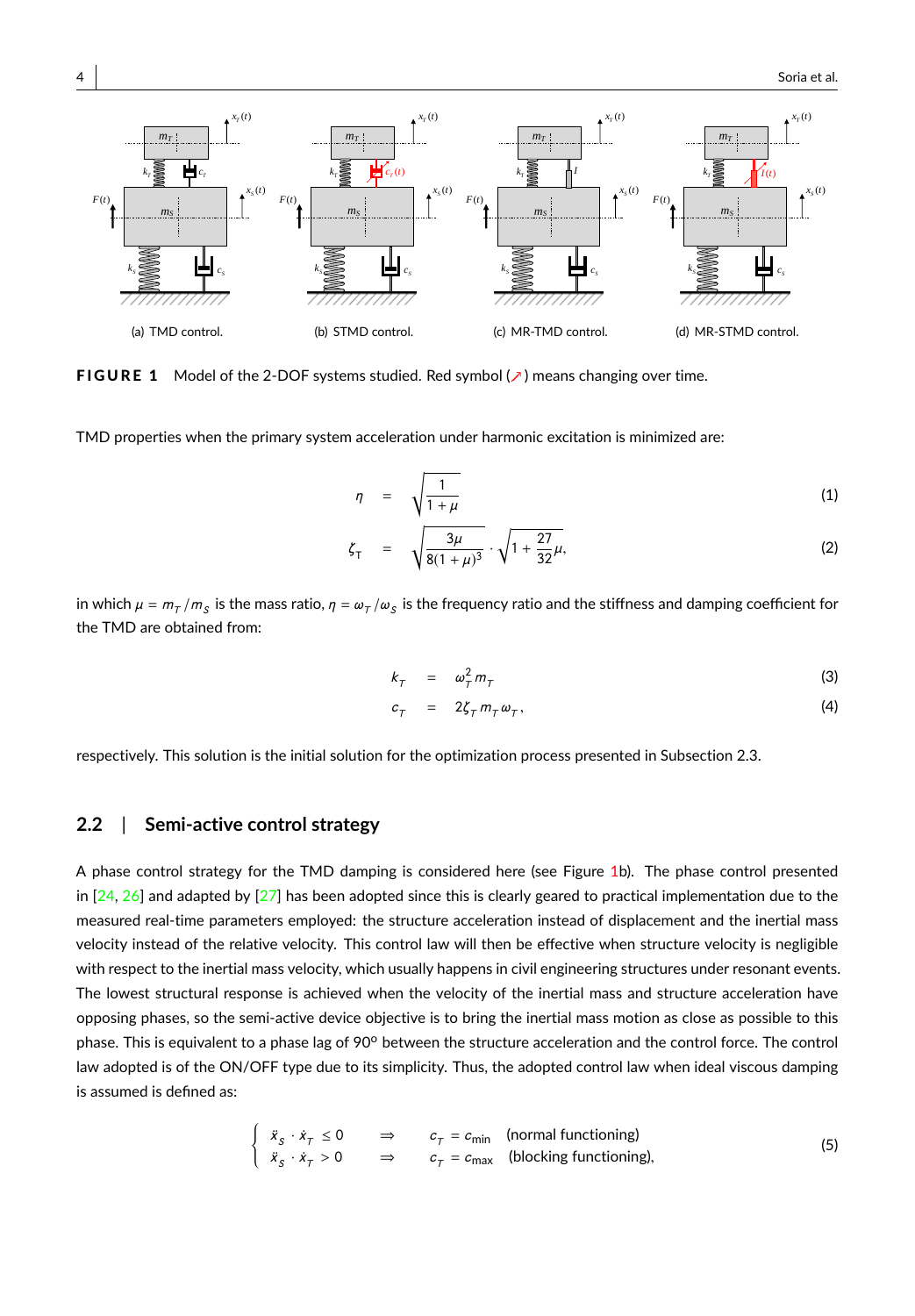in which  $c_{\sf max}$  is the maximum damping achieved by the damper,  $c_{\sf min}$  is the optimal damping obtained from Eq. [\(4\)](#page-3-1),  $\ddot{x}_{_\text{S}}$ is the structure acceleration (measured by an accelerometer) and  $\dot{\rm x}_{\tau}$  is the velocity of the inertial mass (which might be obtained from the integration of an accelerometer signal installed on the inertial mass). When an MR damper is assumed (see Figure [1d](#page-3-0)), the law of Eq.  $(5)$  is rewritten as follows:

<span id="page-4-2"></span>
$$
\begin{cases}\n\ddot{x}_{S} \cdot \dot{x}_{T} \leq 0 & \Rightarrow \qquad I = I_{\text{min}} \quad \text{(normal functioning)} \\
\ddot{x}_{S} \cdot \dot{x}_{T} > 0 & \Rightarrow \qquad I = I_{\text{max}} \quad \text{(blocking action)},\n\end{cases}
$$
\n(6)

in which I is the current applied to the MR damper. The maximum and minimum value,  $I_{\text{max}}$  and  $I_{\text{min}}$ , depend on the MR damper employed. This strategy is fairly simple and implementable as it uses only two magnitudes easily measured. However, a few aspects must be taken into account before the practical implementation. These are described in Subsection 4.3.

#### **2.3** | **Optimal control design**

The purpose of this section is to provide a procedure to find an optimal tuning for STMD control devices in structures with uncertainty in their modal parameters and/or with several critical vibration modes. The term closed-loop control implies the use of a feedback controller to bring the output of the system (movement of structure) to a desired value. The controller changes the dynamics of the system. The general feedback control scheme is shown in Figure [2,](#page-4-0) in which the inertial controller changes in real time following the semi-active control law.

<span id="page-4-0"></span>

FIGURE 2 Simplified control scheme with an inertial controller.

The optimization will minimize a PI over a broad frequency band which is geared to structures that show resonant behaviour. The PI is defined according to the following expression:

<span id="page-4-1"></span>
$$
\mathsf{PI} = \max\left(\sum_{i=1}^{N} \hat{S}_i\left(\omega\right)\right) \quad \text{with} \quad \hat{S}_i = \frac{1}{F_0} S_i\left(\omega\right),\tag{7}
$$

in which  $\digamma_0$  is the force amplitude of  $F(t)$ ,  $S_i(\omega)$  is the spectrum of the acceleration response of the structure  $(\ddot{x}_S(t))$ ,  $\hat{S}_i(\omega)$  is denoted as the normalized spectrum and N may be the number of vibration modes to be cancelled or a set of models representative of a particular uncertain vibration mode. This set may be derived considering a normal distribution of the modal parameters. Note that the  $\hat{S}(\omega)$  is used instead of the frequency response function due to control system non linearities. The optimization problem consists of minimizing the PI defined in Eq. [\(7\)](#page-4-1) subjected to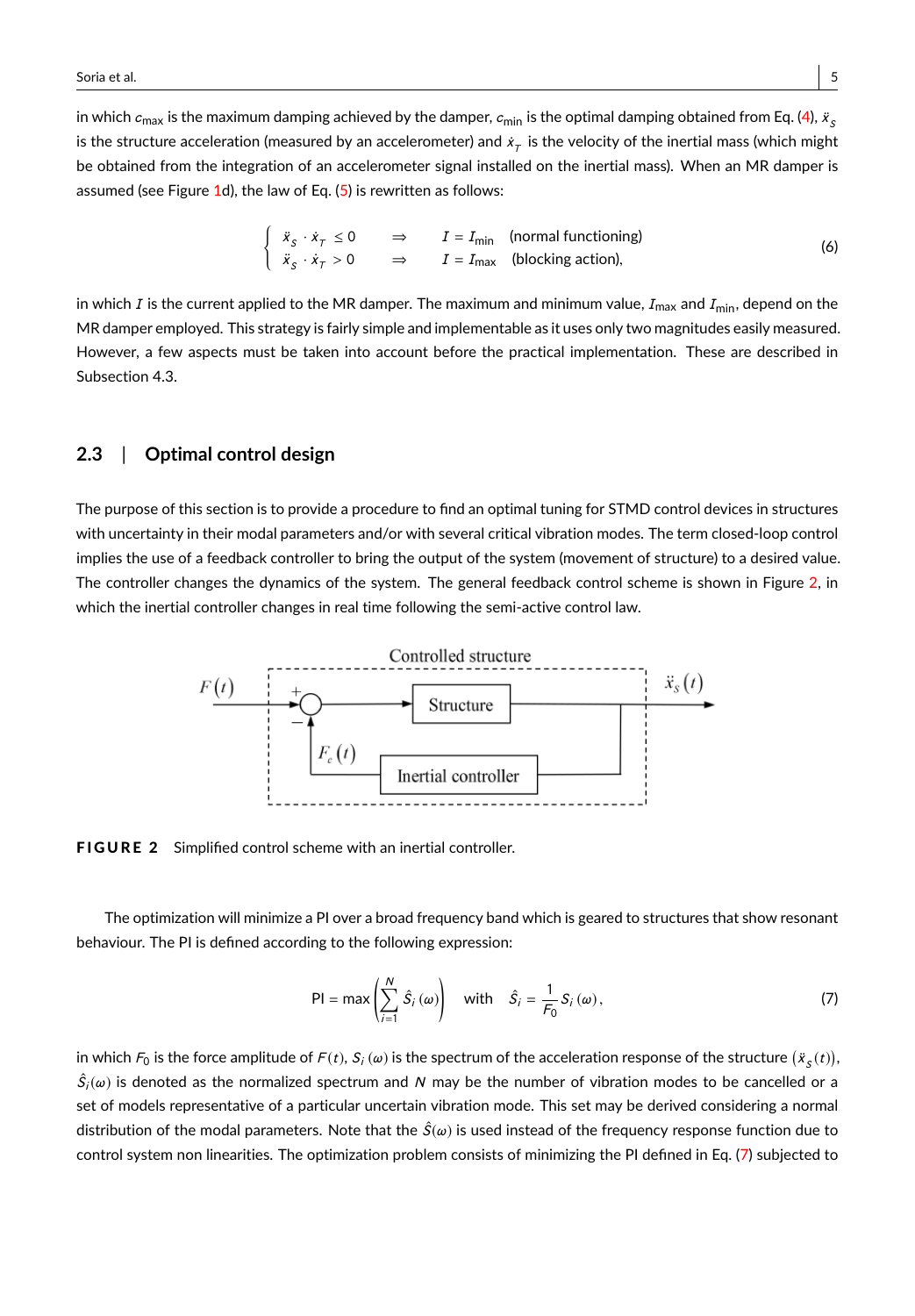the following constraints:

<span id="page-5-0"></span>
$$
\min_{f_T, \zeta_T} (PI) \text{ subject to } \begin{cases} f_T > 0 \\ \zeta_T > 0 \\ |x_T| \le \text{maximum stroke} \end{cases}, \tag{8}
$$

in which  $f_\tau$  and  $\zeta_\tau$  are the frequency and damping ratio of the controller device. The variable  $|x_\tau|$  is the displacement of the inertial mass that must be limited by the maximum stroke and  $\mu$  is considered fixed. Note that in Eq. [\(8\)](#page-5-0), the damping ratio  $\zeta_\tau,$  equivalent to  $c_{\sf min}$  in Eq. [\(5\)](#page-3-2), is substituted by  $I_{\sf min}$  (see Eq. [\(6\)](#page-4-2)) when the MR damper model is included in the design.

J.

The perturbation force  $F(t)$  used to evaluate the structural response is a chirp waveform whose frequency increases at a linear range with time, as follows:

<span id="page-5-1"></span>
$$
F(t) = F_0 \cdot \sin(2\pi f(t) t),
$$
\n(9)

where the instantaneous excitation frequency is defined as a function of time  $(t)$ :

$$
f(t) = f_i + kt,
$$
  
\n
$$
k = \frac{f_f - f_i}{T_f},
$$
\n(10)

k being the rate of frequency change,  $f_f$  the final frequency,  $f_i$  the starting frequency and  $T_f$  the required time to sweep from  $f_i$  to  $f_f$ . The frequency range is chosen to excite a broad frequency band and  $\tau_f$  is chosen to ensure that sweeping at each frequency is sufficiently slow.

## **3** | **SIMULATION RESULTS**

Two kinds of analysis, described in Subsection 3.1 and 3.2, are carried out for the four configurations model shown in Figure [1.](#page-3-0) The first analysis is a sensitivity analysis of the tuning parameters of the control device. The second one consists of running the optimization procedure defined in Eq. [8.](#page-5-0)

### **3.1** | **Sensitivity analysis**

The following parameters have been adopted to undergo the sensitivity analysis:

- The excitation has been applied using a chirp signal (see Eq. [9\)](#page-5-1) with an amplitude of 50 N, linear-varying frequency from 0.1 and 6 Hz and a sampling frequency of  $f_r = 500$  Hz for a record of 500 s.
- The structure parameters are:  $m_S = 500 \text{ kg}$ ,  $f_S = 2 \text{ Hz}$  and  $\zeta_S = 0.05$ .
- The inertial controller parameters are variables:  $f_T \in (0.1 \cdot f_S, 2 \cdot f_S)$  Hz and  $\zeta_T \in (0.01, 0.20)$  for TMD and STMD with viscous damping (Figures [1a](#page-3-0) and [1b](#page-3-0), respectively), and  $I \in (0, 0.5)$  A for MR-TMD and MR-STMD (Figures [1c](#page-3-0) and [1d](#page-3-0), respectively).
- The mass ratio is constant,  $\mu = 0.02$ .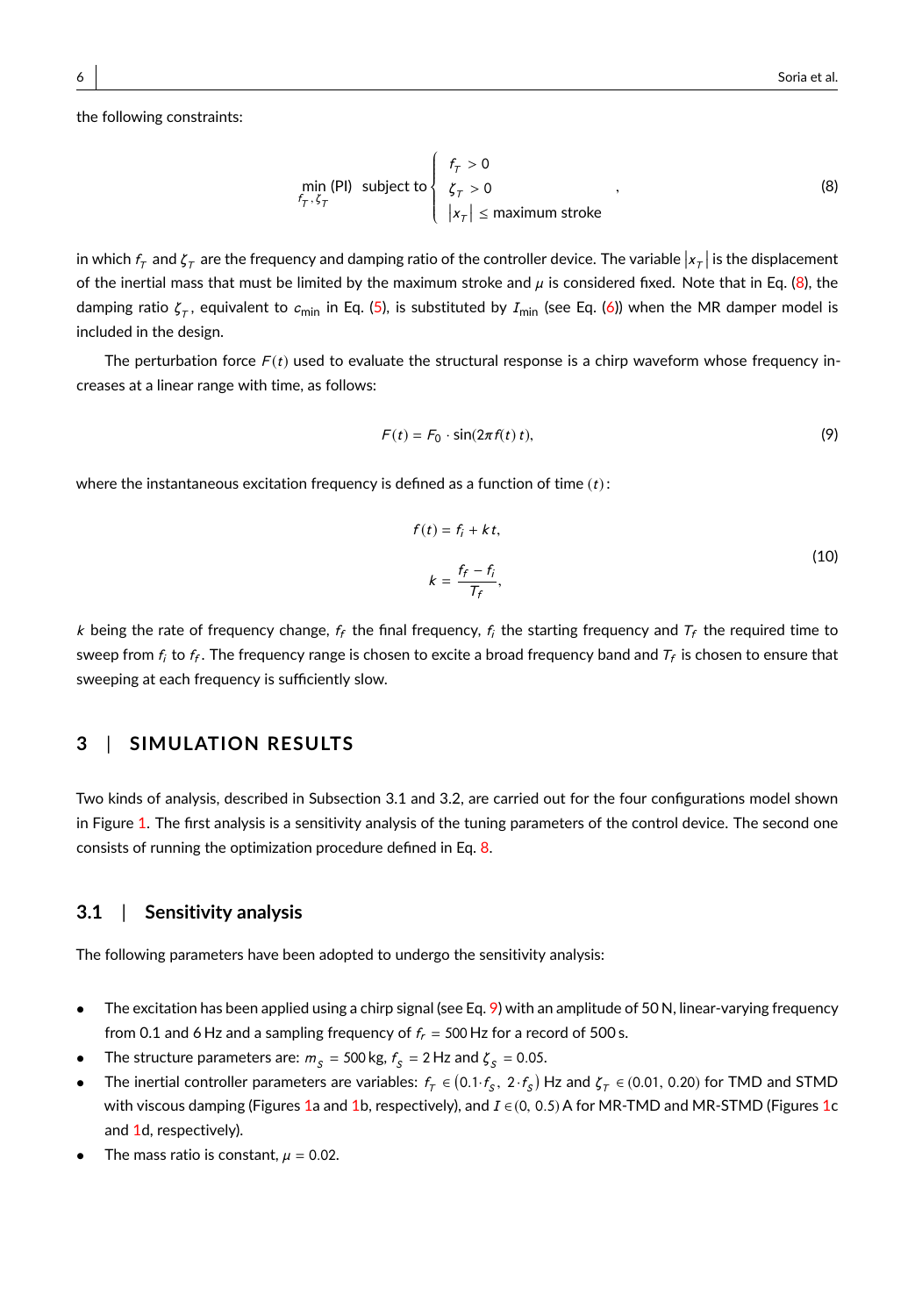Table [1](#page-6-0) shows the parameters used in the sensitivity analysis. The PI is studied for the tuning frequency ratio  $\eta$ and the damping ratio  $\zeta_\tau.$  A total of 2601 simulations have been carried out. The inclusion of the MR damper model aims to study the effect of degradation in the operation of the control device, passive and semi-active.

<span id="page-6-0"></span>

|  |  |  |  | <b>TABLE 1</b> Parameters used for the sensitivity analysis. |  |  |
|--|--|--|--|--------------------------------------------------------------|--|--|
|--|--|--|--|--------------------------------------------------------------|--|--|

| Parameter                                                 | Value |
|-----------------------------------------------------------|-------|
| Mass, $m_s$ (kg)                                          | 500   |
| Damping ratio, $\zeta_{s}$ (%)                            | 0.5   |
| Frequency, $f_s$ (Hz)                                     | 2.0   |
| Mass ratio, $\mu$                                         | 0.02  |
| Inertial mass, $m_{\tau}$ (kg)                            | 10    |
| Maximum damper force saturation, $F_{D_{\text{max}}}$ (N) | 75    |
| Chirp amplitude, $F_0(N)$                                 | 50    |
| Chirp initial frequency, $f_i$ (Hz)                       | 0.1   |
| Chirp final frequency, $f_f$ (Hz)                         | 6.0   |

#### **3.2** | **Control design parameters**

Having completed the sensitivity study, the optimization problem is run. The stroke of the device has been limited to 0.3 m and the value of the mass ratio has been set again at 2%. Note that both variables are related, the higher the mass ratio is, the smaller the stroke achieved.

The PI minimization has been computed using the patternsearch function from MATLAB software [\[31\]](#page-21-15). The pattern-search method seeks a minimum based on an adaptive mesh that, in the absence of linear constraints, is aligned with the coordinate directions [\[32\]](#page-21-16). Several optimization algorithms have been compared and pattern-search has always been the most efficient in achieving the best solution.

The optimization is carried out assuming that the parameters involved are variables following a normal distribution randomly generated. Each varying parameter has the following characteristics:  $f_S \sim N(2, 0.2)$  Hz,  $\zeta_S \sim N(1, 0.5)$ %,  $m_S \sim N(500, 100)$  kg and  $F_0 \sim N(50, 25)$  N, in which  $N(\mu_i, \sigma_i^2)$  indicates the normal or Gaussian distribution with  $\mu_i$ and  $\sigma^2_{i}$  being the mean and the standard deviation, respectively. Each randomly generated value of each parameter is grouped with those that occupy the same position in the generation sequence, obtaining a set of randomly generated models for the same structure. The PI has been computed from 100 models, that is,  $N = 100$  in Eq. [\(7\)](#page-4-1).

#### **3.3** | **Ideal viscous damper**

The sensitivity analysis presented in 3.1 is carried out for TMD and STMD. For the latter, only the  $c_{\min}$  is tuned since  $c_{\text{max}}$  is assumed to be enough for blocking (see Eq. [\(5\)](#page-3-2)). The PI is computed for each case. Figure [3](#page-7-0) shows the contour plots including isolines. It is clear that the STMD is more robust than the TMD.

How the PI is obtained is explained here. Firstly, the set of randomly-generated models is obtained (Figure [4a](#page-8-0)). Then, Figure [4b](#page-8-0) shows the result of Eq. [8,](#page-5-0) in which the maximum value of the sum of the spectra is the PI.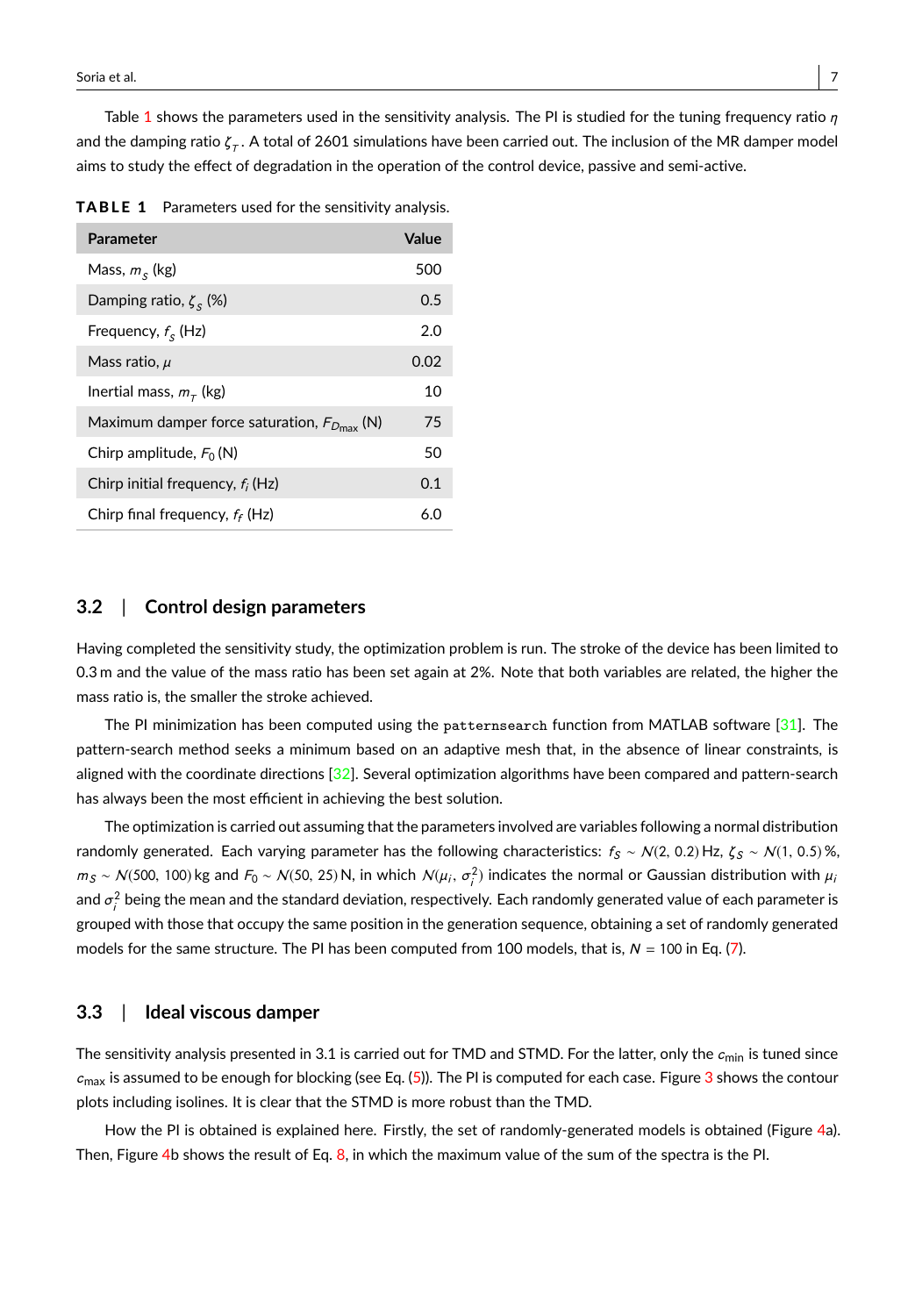<span id="page-7-0"></span>

FIGURE 3 Contour plot of the PI for TMD and STMD with linear-viscous damper.

Figure [5](#page-8-1) shows the envelope curve of the PI with the initial solution together with the optimized one obtained for passive (Figure [5a](#page-8-1)) and semi-active (Figure [5b](#page-8-1)). Although the maximum value of the curve (PI) is the value to be optimized, it must be appreciated that all the points of the curve in the semi-active case are below that of the passive case. Table [2](#page-9-0) shows a summary of the results associated to Figures [5a](#page-8-1) and [5b](#page-8-1). On the one hand, the optimum design of the TMD improves the PI obtained from the classical approach (Eq.  $(1)$  and Eq.  $(2)$ ). To achieve this, the TMD damping should be much greater in order to deal with the system uncertainty. On the other hand, for the considered control law, the optimal design parameters achieved significantly improves the performance reduction, and interestingly, the unblocking damping of the STMD should be much slower than the one obtained from the classical approach.

## **3.4** | **Effect of damper force saturation**

Now, a maximum damper force is added to the model: the force saturation. All the cases shown in Figure [3](#page-7-0) are repeated with different force saturation values in order to evaluate the performance degradation of the device since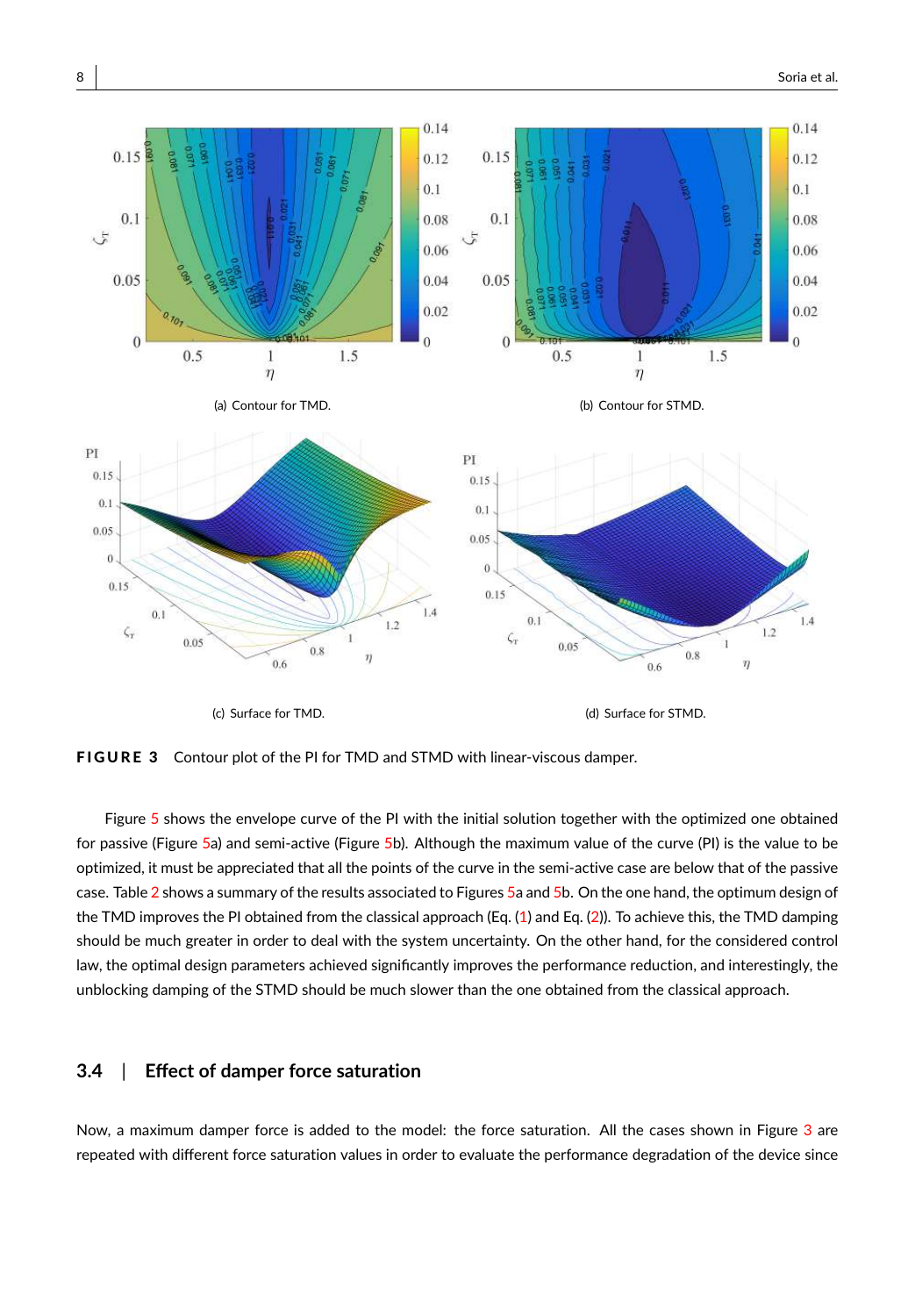<span id="page-8-0"></span>



(a)  $\hat{S}_i$  of each case of modal parameters uncertainties.  $\qquad\qquad$  (b)  $\sum$ 

 $\hat{\mathcal{S}}_i$ , envelope curve obtained from Figure [4a](#page-8-0). The maximum value is the PI.

FIGURE 4 Uncontrolled case. Obtaining the PI.

<span id="page-8-1"></span>

FIGURE 5 Envelope curve and PI. Optimization for the case of viscous damping. The legend shows the PI values for these cases:  $(--)$  uncontrolled,  $(----)$  initial solution and  $(---)$  optimized solution.

its capacity to block is limited, that is:

$$
F_D = c_{\text{max}} \left( \dot{x}_T - \dot{x}_S \right) \le F_{D_{\text{max}}}.\tag{11}
$$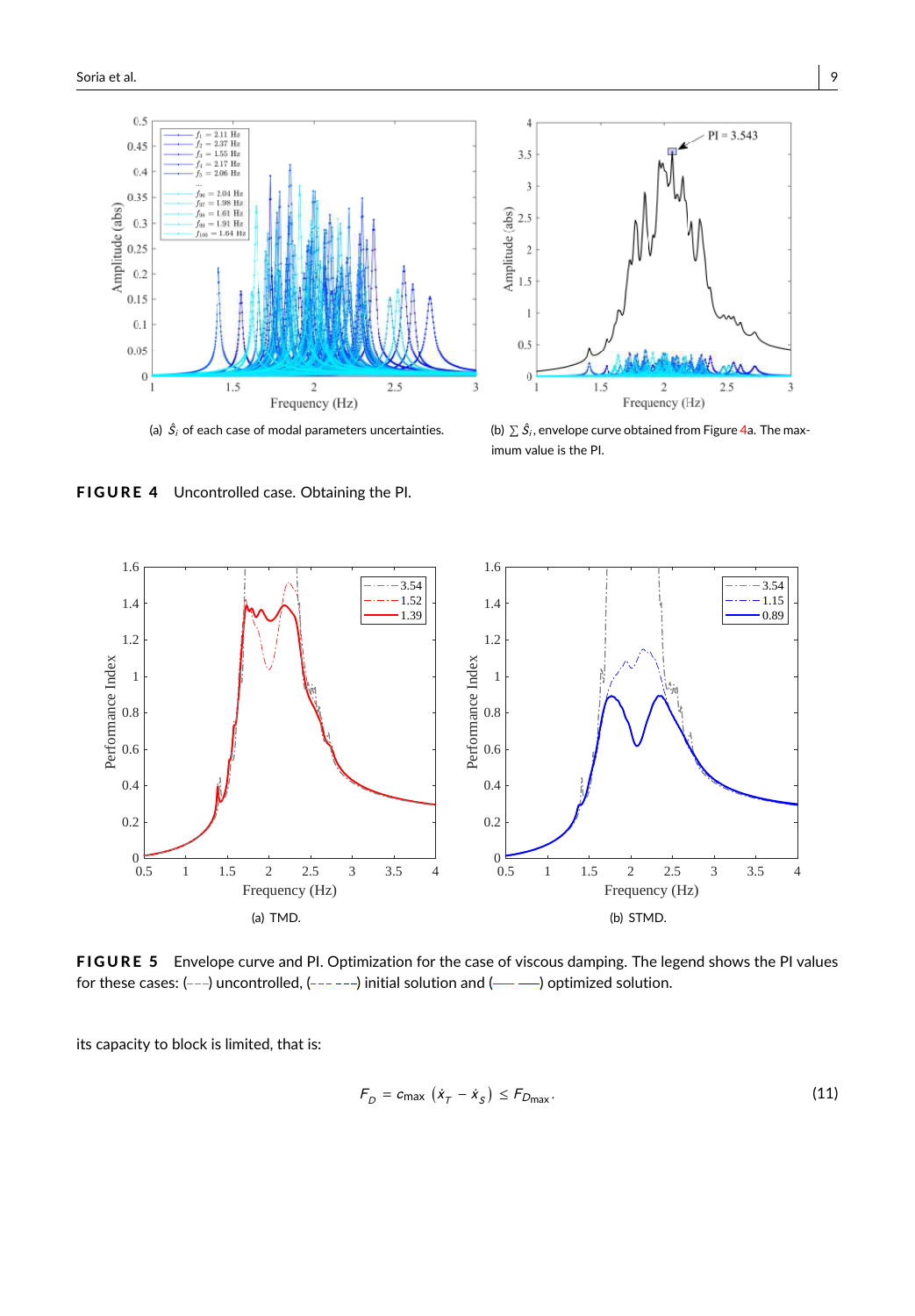| Control device         | $f_{\tau}$ (Hz) | $\zeta_{\tau}$ (%) | <b>PI</b> | Reduction (%) | Improvement (%) |
|------------------------|-----------------|--------------------|-----------|---------------|-----------------|
| Uncontrolled structure |                 |                    | 3.54      |               |                 |
| TMD (Asami)            | 1.98            | 8.65               | 1.52      | 57.06         | -               |
| TMD (Optimal)          | 2.02            | 13.25              | 1.39      | 60.73         | ↑3.67           |
| STMD (Asami)           | 1.98            | 8.65               | 1.15      | 67.51         | -               |
| STMD (Optimal)         | 2.08            | 3.80               | 0.89      | 74.86         | ↑7.35           |

<span id="page-9-0"></span>TABLE 2 Results from the optimization procedure for TMD and STMD. The improvement is computed from the initial solution of each device.

The running root mean square (RMS) acceleration computed using a  $\tau$ -second time interval is defined as:

<span id="page-9-2"></span>
$$
a_{\text{RMS},\tau}(t) = \sqrt{\frac{1}{\tau} \int_{t-\tau}^{t} a^2(\tau) dt}.
$$
 (12)

The maximum value of the running RMS acceleration with  $\tau = 1$ s is usually known as the Maximum Transient Vibration Value (MTVV):

$$
MTVV = \max\left(a_{\text{RMS},1}\left(t\right)\right). \tag{13}
$$

This value is used to asses the vibration serviceability of structures under human loading [\[33\]](#page-21-17). The Cumulative Distribution Function (CDF) curves for the MTVV are plotted in Figure [6a](#page-10-0) for several values of  $F_{Dmax}$  (without control and with the TMD are also included for comparison). For the case of the TMD,  $F_{D_{\text{max}}}$  has no effects since demanded forces are always lower than that value. For the STMD, increasing the values of  $F_{Dmax}$  improves the performance, since the blocking capacity is enhanced. In order to have a single value to compare the results with different  $F_{D_{\text{max}}}$ , the total area between the CDF curve and the y-axis is obtained, resulting in Figure [6b](#page-10-0). Thus, this figure shows the performance of each case referred to the case of 500 N (which is considered as perfect blocking). Initially, small  $F_{D_{\text{max}}}$ increments produce important performance improvements; however, from a certain  $F_{D_{\text{max}}}$  value, the increments do not result in significant performance improvements. With only  $F_{Dmax} = 75$  N, 95% of the maximum performance is achieved.

#### **3.5** | **Effect of considering an MR damper model**

In order to consider the MR damper model in the controller design, a model identification of the MR damper used for the experimental test was carried out. A Bingham model was identified. The objective is to study how the TMD and STMD performances degrade when an MR damper model is considered (MR-TMD, Figure [1c](#page-3-0) and MR-STMD Figure [1d](#page-3-0)) instead of an ideal viscous damper. This model assumes that a body behaves as a solid until minimum yield stress is exceeded and that it exhibits a linear relationship between the stress and the rate of shear deformation  $[34]$ . From the equilibrium of the mechanical element configuration, the force generated by the MR damper can be expressed as:

<span id="page-9-1"></span>
$$
F_D(t) = c_0 \dot{x} + f_c \text{sign}(\dot{x}) + f_0,
$$
\n(14)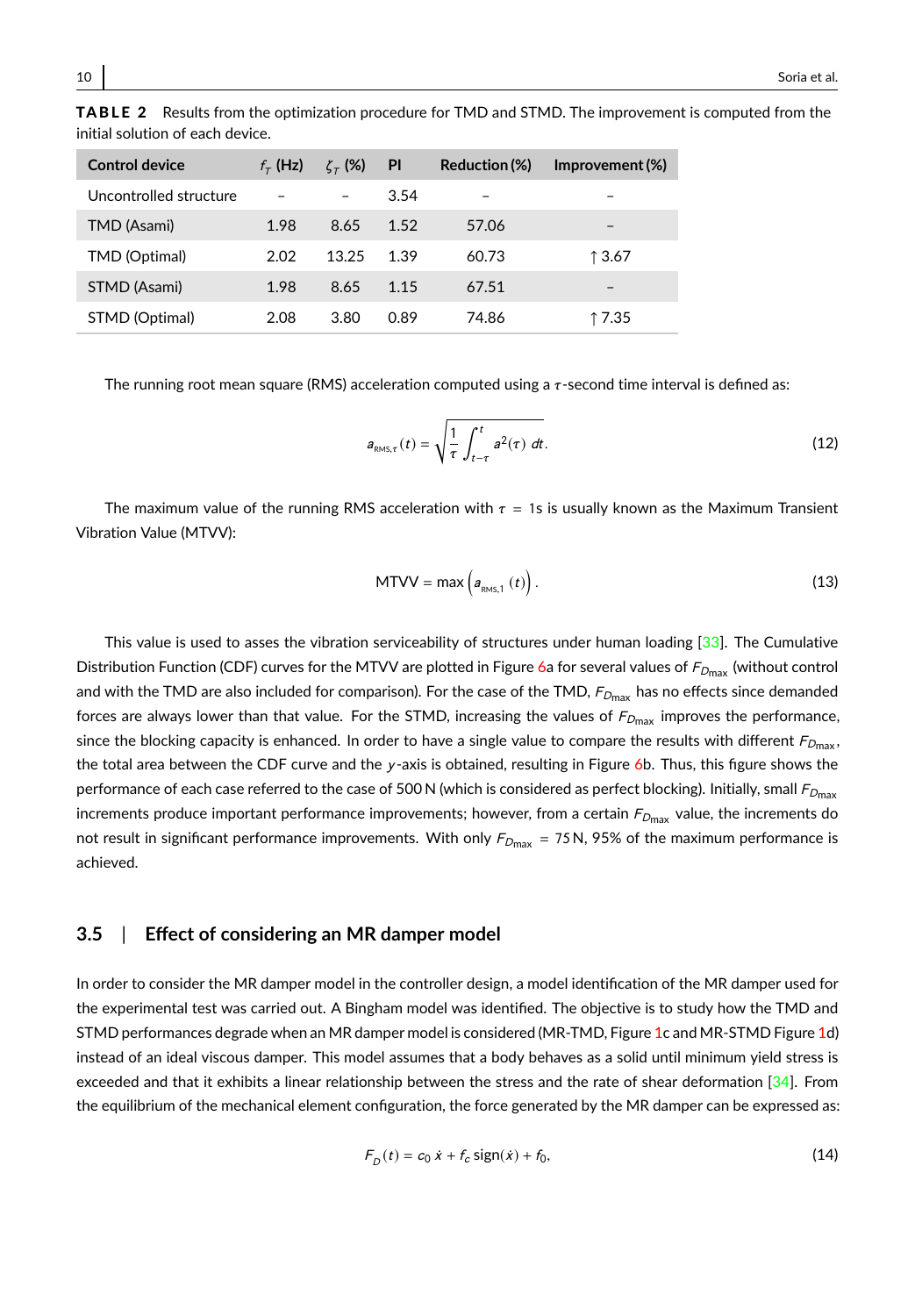<span id="page-10-0"></span>

(a) CDF curves of the MTVV for several  $F_{D_{\text{max}}}$ 



(b) Percentage of the maximum performance for several  $F_{D_{\text{max}}}$ .

**FIGURE 6** Performance in terms of the CDF of the MTVV for several damper force saturations  $F_{D_{\text{max}}}$ .

where  $c_0$  is the viscous damping parameter,  $f_c$  is the frictional force and  $f_0$  is the force offset. Several experimental tests were carried out for several combinations of displacements, frequencies and damper currents in order to calibrate the damper response of the numerical model. Figure [7](#page-11-0) shows the experimental setup together with the MR damper to be identified: sponge-type magneto-rheological damper from the Lord Corporation company. A steel frame combined with an electromagnetic actuator (APS Dynamics Model 400), an accelerometer, an LVDT and a load cell have been used in order to measure the damper acceleration, the displacement, and the force, respectively. Each test was done with a sinusoidal excitation with fixed frequency, fixed shaker gain (amplitude displacement measure by an LVDT) and fixed damper current. This process has been repeated for several combinations. Therein, the damping ratio is changed by the input current of the MR damper. The selected range of frequencies, shaker gains and current supplies involved in the experimental procedure are specified in Table [3.](#page-11-1) A total of 252 tests were completed.

Figure [8a](#page-11-2) shows, in a single plot, all the parameters involved in the identification process. The amplitude of the force, displacement and acceleration in the steady-state response of each test are shown. Figure [8b](#page-11-2) shows that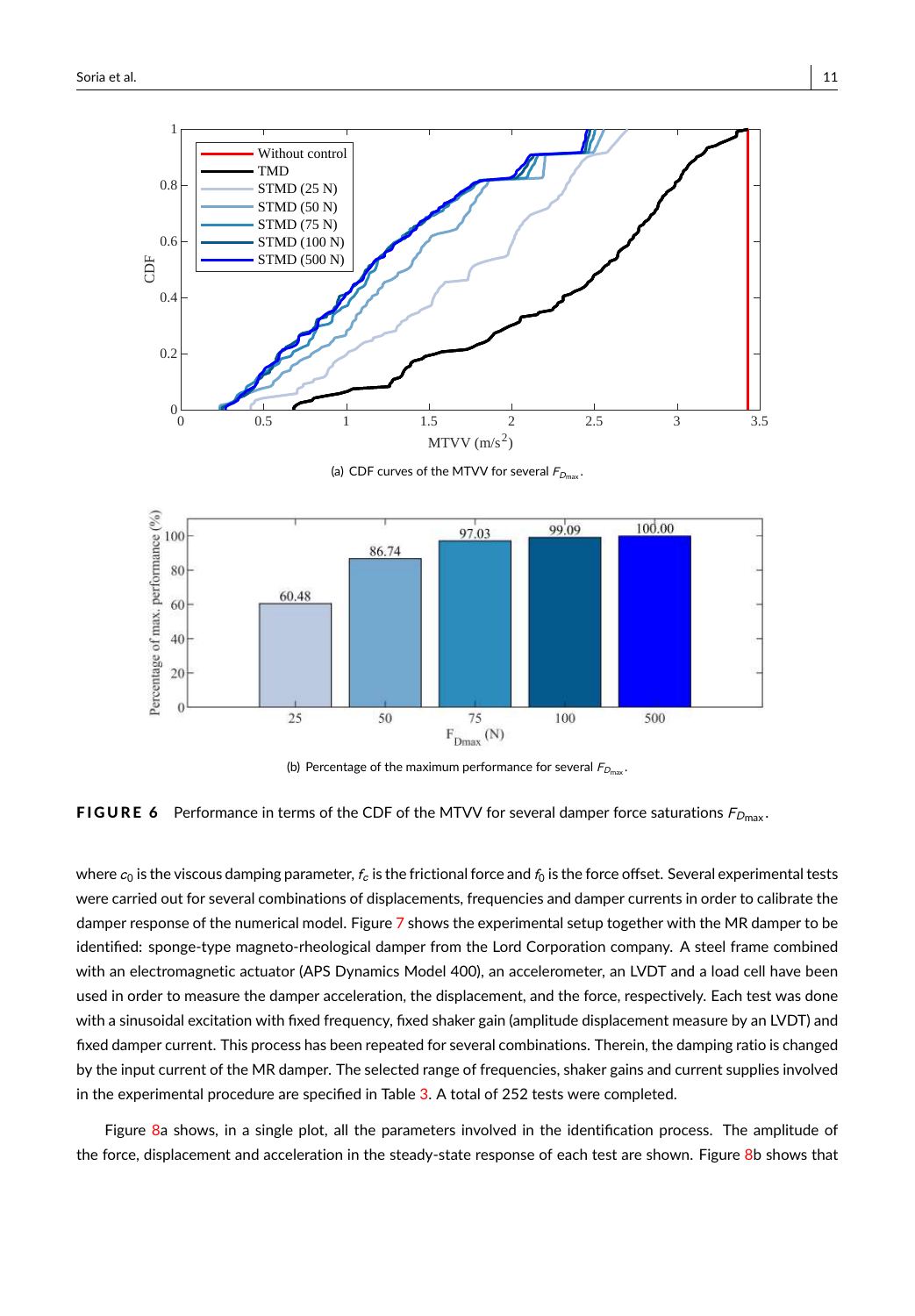<span id="page-11-0"></span>

FIGURE 7 Experimental setup for MR damper model identification.

<span id="page-11-1"></span>TABLE 3 Variation range of the input parameters for the MR damper identification.

| <b>Parameter</b>     | Range       |  |  |
|----------------------|-------------|--|--|
| Shaker gain $(V)$    | 0.05 to 0.8 |  |  |
| Frequency (Hz)       | 1 to $7$    |  |  |
| Input current $I(A)$ | 0 to 0.5    |  |  |

<span id="page-11-2"></span>

FIGURE 8 Summary of the experimental results conducted for the identification of the MR damper model.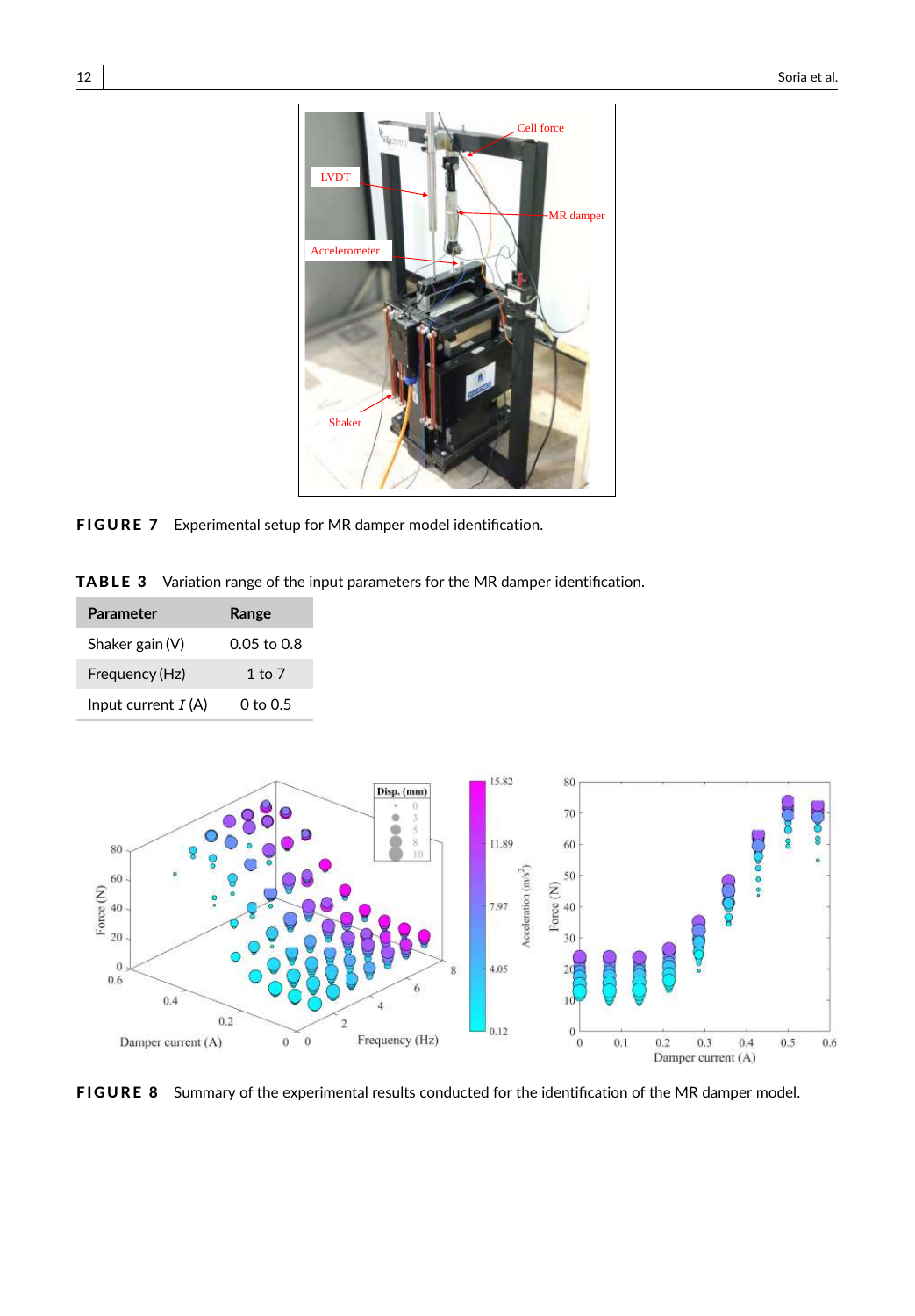the dependency of the acceleration with the displacement and the frequency is much lower than that with the input current, in such a way that the Bingham model parameters are considered to be dependent only on the current  $I$ . Thus, the parameters of the model of Eq. [\(14\)](#page-9-1) were calibrated using lsqcurvefit MATLAB routine (least-square method) and these are:

$$
f_c = -0.40I^3 - 0.67I^2 + 0.92I + 0.02 \quad [N]
$$
  
\n
$$
c_0 = -28.40I^3 + 25.22I^2 + 8.32I + 0.05 \quad [N \text{ s/mm}]
$$
  
\n
$$
f_0 = 0 \quad [N].
$$
\n(15)

Hence, the control law adopted is the one of Eq. [\(6\)](#page-4-2) and the initial condition for the optimization process will be assumed for  $I = 0$  A. For the semi-active case, it is necessary to optimize the minimum damper current, because the current to block the inertial mass is the maximum value for the ON/OFF control law. Figure [9](#page-13-0) shows the degradation obtained when the Bingham MR damper model is used for the sensitivity analysis with the MR-TMD and the MR-STMD. The following aspects are observed from Figure  $9$  as compared to Figure [3:](#page-7-0) i) in both cases, the performance has degraded clearly when the MR model is considered and ii) the MR-STMD behaves much better than the MR-TMD, showing a greater robustness, i.e., it is more effective for a broader frequency band.

The optimization analysis for designing the control parameters is carried out for MR-TMD and MR-STMD. Figure [10](#page-14-0) shows the PI obtained for both cases. The PI of the MR-TMD is almost the same as that of the TMD (see Figure [5a](#page-8-1)). However, the PI of MR-STMD is worse than the STMD (see Figure [5b](#page-8-1)), so the inclusion of the MR model significantly degrades the effectiveness of the semi-active control. Table [4](#page-12-0) shows the initial tuning and that obtained from the optimization process. Interestingly, the tuning frequency for the MR-STMD is over the structure frequency when a broad frequency band is considered. Besides, the optimal minimum current is  $I_{\text{min}} = 0$  A, which indicates that the frictional force  $f_c$  of the device is excessive at  $0 \text{ A}$  and the results would improve significantly for lesser values of  $f_c$ .

| <b>Control device</b>  | $f_{\tau}$ (Hz) | I(A)                     | <b>PI</b> | Reduction (%) | Improvement (%)          |
|------------------------|-----------------|--------------------------|-----------|---------------|--------------------------|
| Uncontrolled structure |                 | $\overline{\phantom{0}}$ | 3.54      |               |                          |
| MR-TMD (Asami)         | 1.98            | 0.00                     | 1.54      | 56.50         | $\overline{\phantom{0}}$ |
| MR-TMD (Optimal)       | 2.02            | 0.05                     | 1.40      | 60.45         | 13.95                    |
| MR-STMD (Asami)        | 1.98            | 0.00                     | 1.18      | 66.67         | -                        |
| MR-STMD (Optimal)      | 2.08            | 0.00                     | 1.10      | 68.93         | ↑2.26                    |

<span id="page-12-0"></span>TABLE 4 Results from the optimization procedure for the MR-TMD and the MR-STMD. The improvement is computed from the initial solution of each device.

## **4** | **EXPERIMENTAL RESULTS**

#### **4.1** | **Structure description and experimental setup**

The structure is a simply-supported steel beam of 5.10-meter span with UPN-200 cross-section. The structure is excited at mid-span, where the first vibration mode has its maximum sag, by the same actuator used for the MR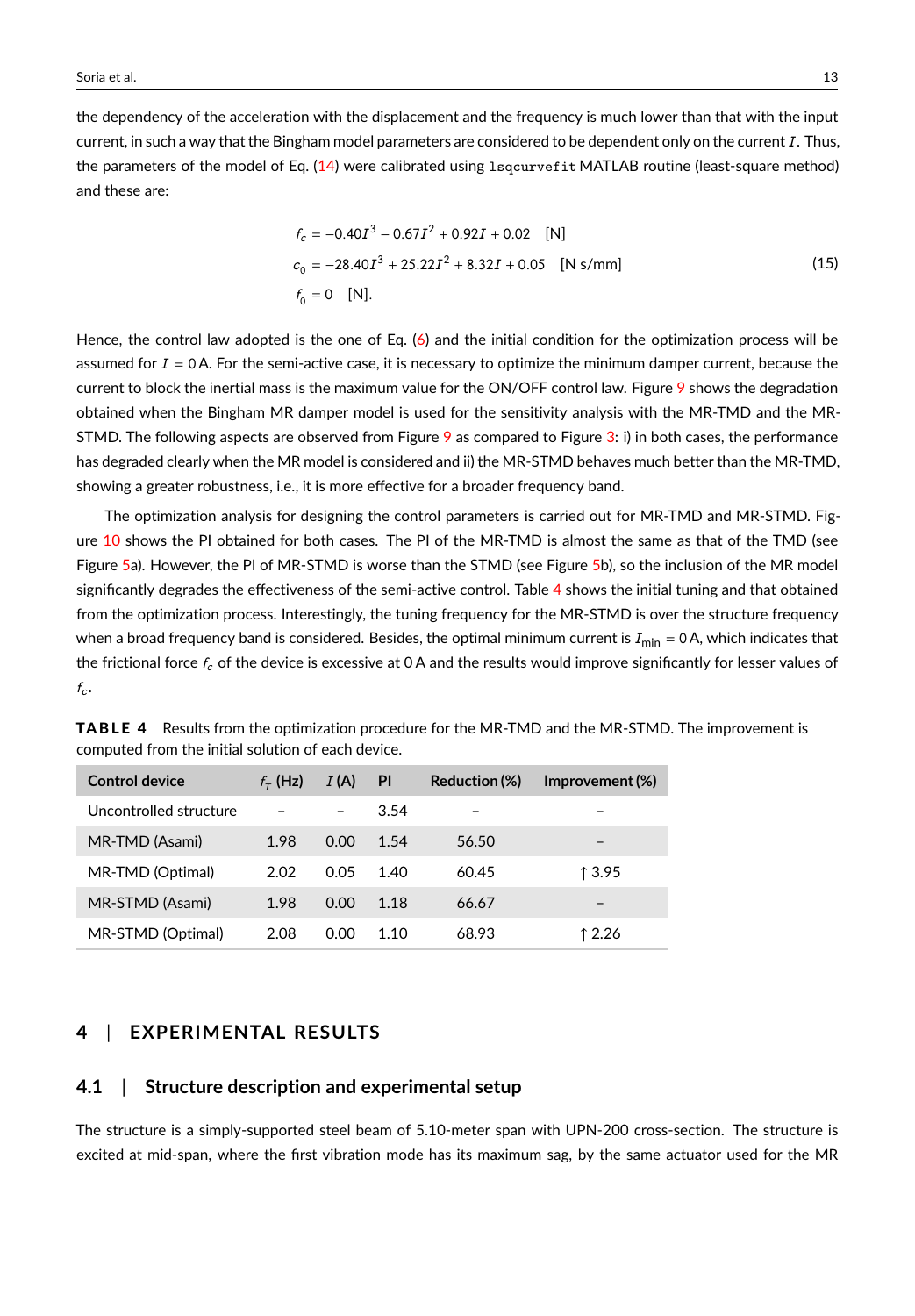<span id="page-13-0"></span>

FIGURE 9 Contour plot of the PI for MR-TMD and MR-STMD with the Bingham MR damper model.

damper identification setup (see Figure [7\)](#page-11-0). Two piezoelectric accelerometers mounted on a magnet-plate are attached to the beam and the inertial mass, respectively. The controller hardware is a CompactRIO from National Instruments using the LabVIEW real-time module. To carry out the control law (see Eq. [\(6\)](#page-4-2)), the inertial mass velocity has to be estimated from its acceleration. Therefore, the control law programming comprises the velocity estimation, the proper control law and other important elements needed for the practical implementation that will be developed from here.

The nominal case consists of the structure without changes (case 2). Two other cases are studied to evaluate the MR-STMD performance. Case 1 consists of adding four masses of 10 kg close to the mid-span, as shown in Figure [11a](#page-14-1). Case 3 consists of reducing the span by moving the supports (reducing 20 cm at each side, a total reduction of 40 cm of the span) and removing the masses previously added (see Figure [11b](#page-14-1)). Table [5](#page-14-2) shows the modal parameters of the beam for the three cases. Note that the MR-TMD and MR-STMD are tuned to case 2, and their ability to cancel vibration modes with lower and higher frequencies is studied.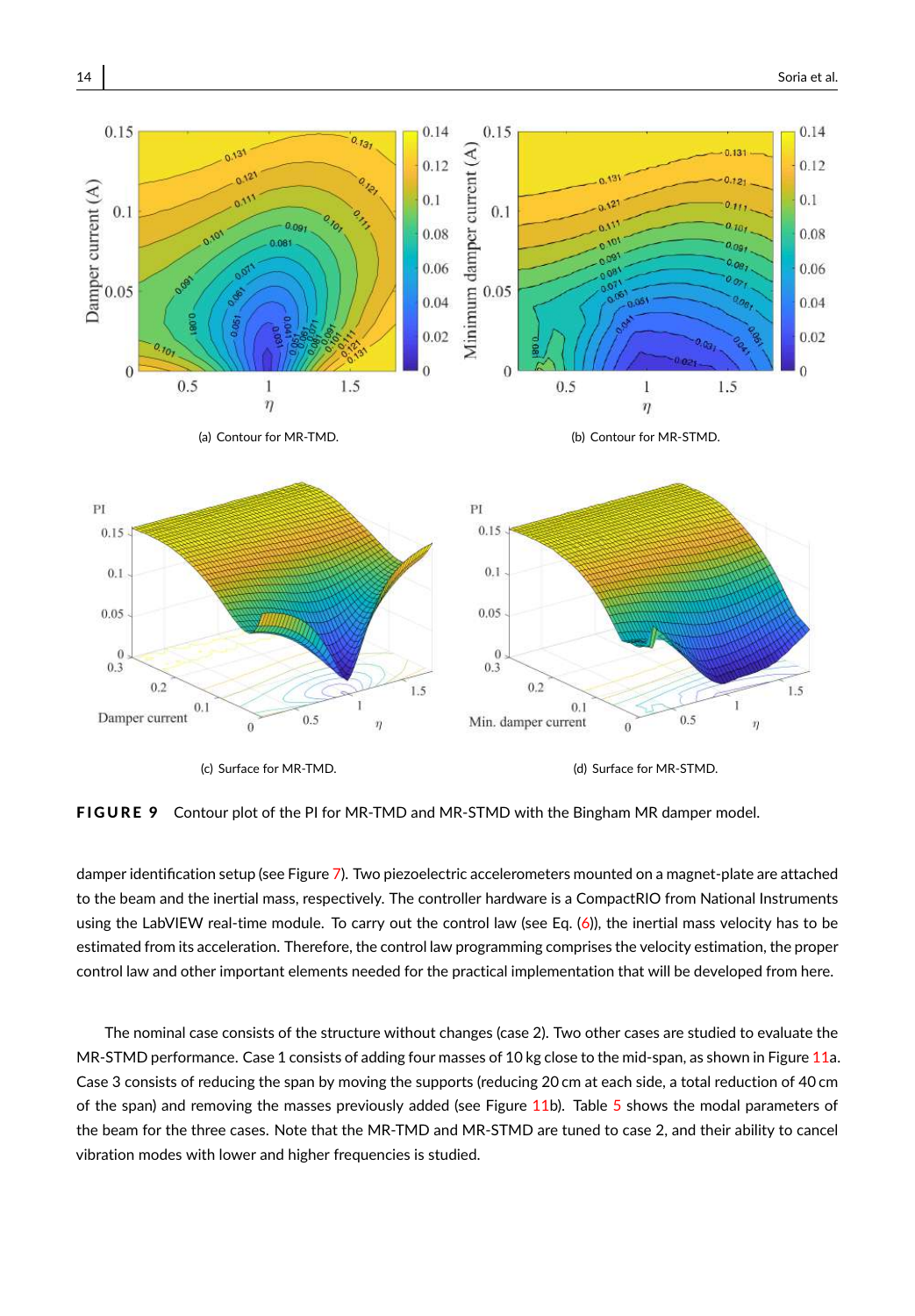<span id="page-14-0"></span>

FIGURE 10 Envelope curve and PI. Optimization for the case in which the Bingham MR damper model is included. The legend shows the PI values for these cases:  $(--)$  uncontrolled,  $(----)$  initial solution and  $(---)$ optimized solution.

<span id="page-14-1"></span>

(a) General view.

(b) Support view.

FIGURE 11 Description of the experimental test.

<span id="page-14-2"></span>TABLE 5 Modal parameters of the beam for the three cases studied.

|                             | Case 1 | Case 2 | Case 3 |
|-----------------------------|--------|--------|--------|
| Frequency $f_s$ (Hz)        | 5.67   | 6.65   | 7.67   |
| Damping ratio $\zeta_s$ (%) | 0.65   | 0.72   | 1.53   |
| Modal mass $ms$ (kg)        | 115.15 | 76.87  | 63.80  |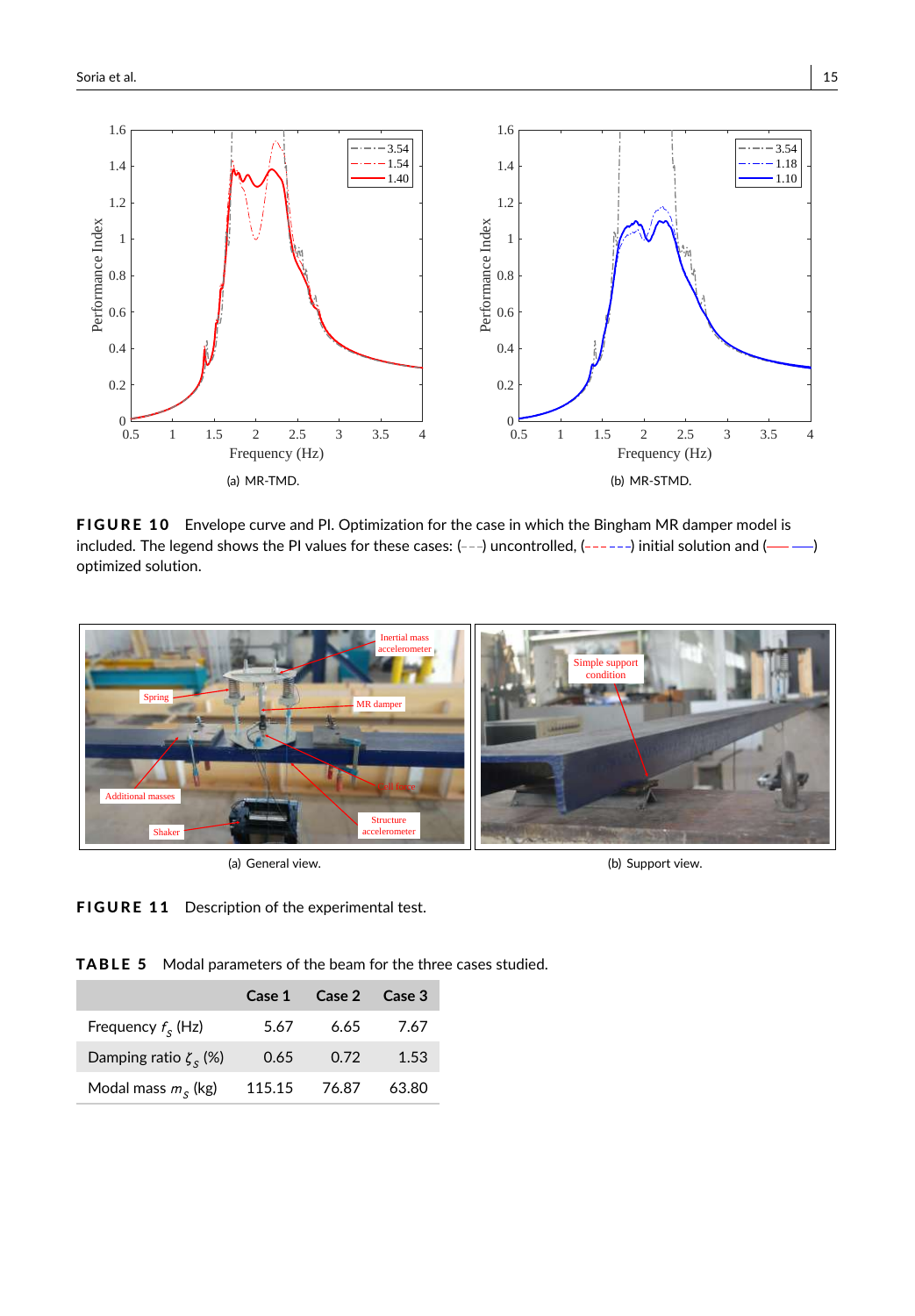## **4.2** | **Mechanical design of Tuned Mass Damper**

The Asami and Nishihara [\[30\]](#page-21-14) solution serves as the initial estimate of the stiffness for the springs. Therefore, a physical model has been designed using two springs with a given stiffness of 2.5 kN/m each one and the MR damper identified in subsection 3.5. The inertial mass is set at 3 kg (mass ratio of 4% and tuned frequency of 6.49 Hz). A final tuning was carried out from the normalized spectrum using an excitation chirp from 3 and 8 Hz. This device is studied experimentally, functioning as passive control as well as semi-active control.

#### **4.3** | **Implementation of the control law**

The practice implementation of the control law is described in this Section. Figure [12](#page-15-0) shows the components of the inertial controller feedback (see Figure [2\)](#page-4-0). The control force is  $F^-_C=F^-_S+F^-_D,F^-_S$  being the force of the springs and  $\bar{F}_{D}$  the force of the damper. This control scheme has been implemented using a sampling frequency of 1000 Hz and assigned FIFO (First-In First-Out) conditions.

<span id="page-15-0"></span>

**FIGURE 12** Control scheme for practical implementation of the inertial controller.

### **4.3.1** | **Switching-on/off function**

A switching-off function has been included to avoid continuous unnecessary operation of the control device. When the running RMS acceleration computed each second (see Eq.  $(12)$ ) is under a certain value, the control law is OFF  $[35]$ . The switching-off function adopted here is  $a_{\text{\tiny{RMS}},1} < 0.05 \,\text{m/s}^2$ .

#### **4.3.2** | **Low-pass filter**

In order to avoid multiple unnecessary blocking/unblocking actions due to the noise of the acceleration of the structure at zero crossing, this signal is filtered by a low-pass Butterworth filter of 4<sup>th</sup> order with a cut-off frequency of 100 Hz. This frequency should be high enough to prevent phase shifts in the structure acceleration that may spoil the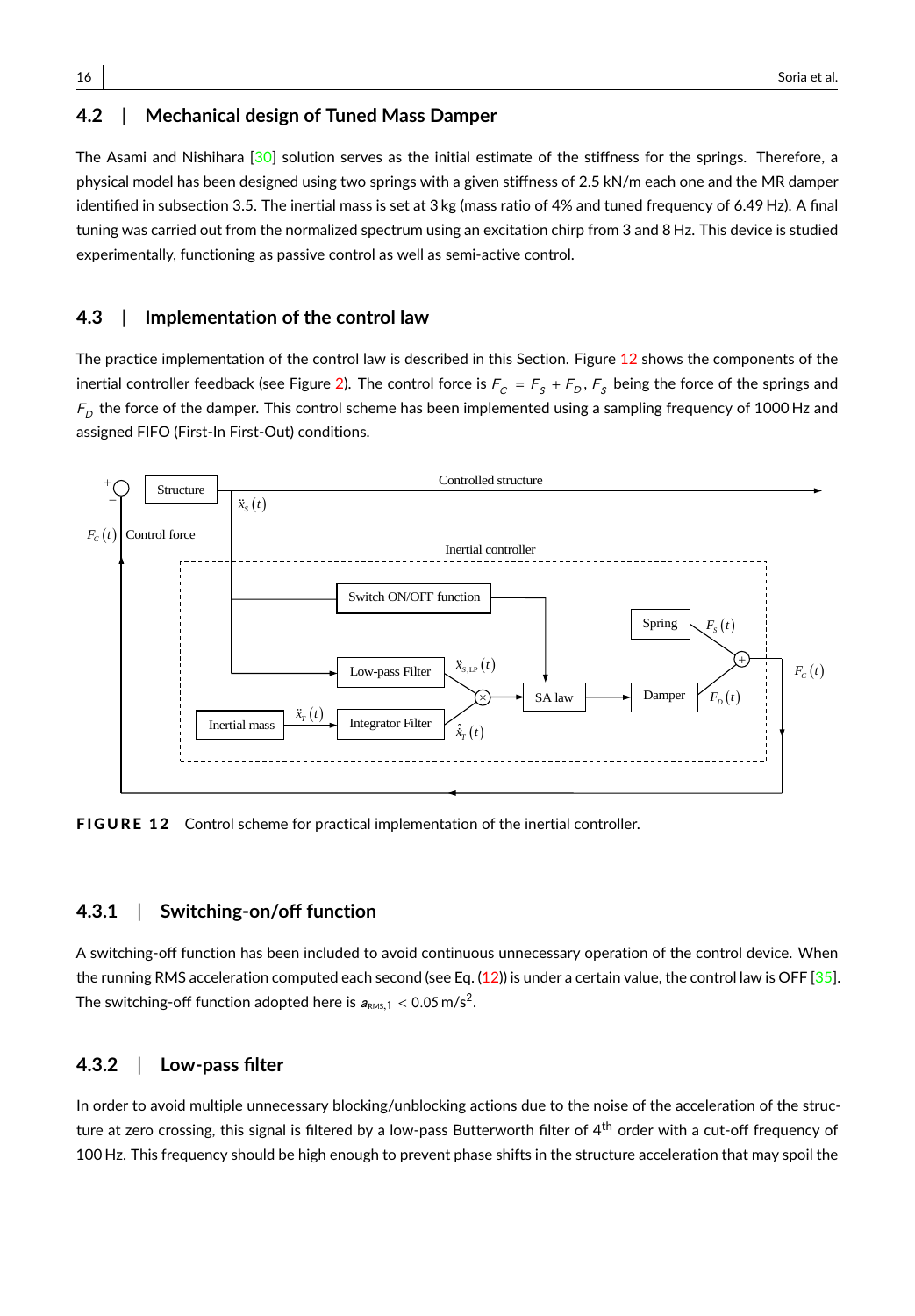operation of the semi-active control law. Figure [13](#page-16-0) shows the filtered acceleration for two cut-off frequencies of the low-pass filter. It is shown that the phase shift introduced by the 100 Hz cut-off frequency filter is negligible, whereas the high frequency noise is removed. Figure [14](#page-16-1) shows the inertial mass acceleration together with the damper current as a result of applying the semi-active control law. In this figure, it can be seen that the blocking control action is applied uninterruptedly for a short time interval, that is, the damper brakes the inertial mass until tuning phase conditions are achieved.

<span id="page-16-0"></span>

FIGURE 13 Original and low-filtered acceleration for two cut-off frequencies.

<span id="page-16-1"></span>

FIGURE 14 Braking the acceleration of the inertial mass due to the blocking force of the MR damper. The gray area represents the damper force turned on.

#### **4.3.3** | **Estimation of the inertial mass velocity**

There are different ways to compute the estimated velocity of the inertial mass: i) a simple numerical differentiation of the displacement, ii) a Kinematic Kalman Filter (KKF) using the displacement and the acceleration [\[36,](#page-22-0) [37\]](#page-22-1), and iii) a Leaky-Integrator Filter (LIF) using only the acceleration  $[38]$ . In the first case, differentiating a signal has the drawback that the noise levels can potentially be increased at the output, so this method is directly discarded. Also, it needs to measure the displacement while it is easier to measure accelerations. On the other hand, KKF is a more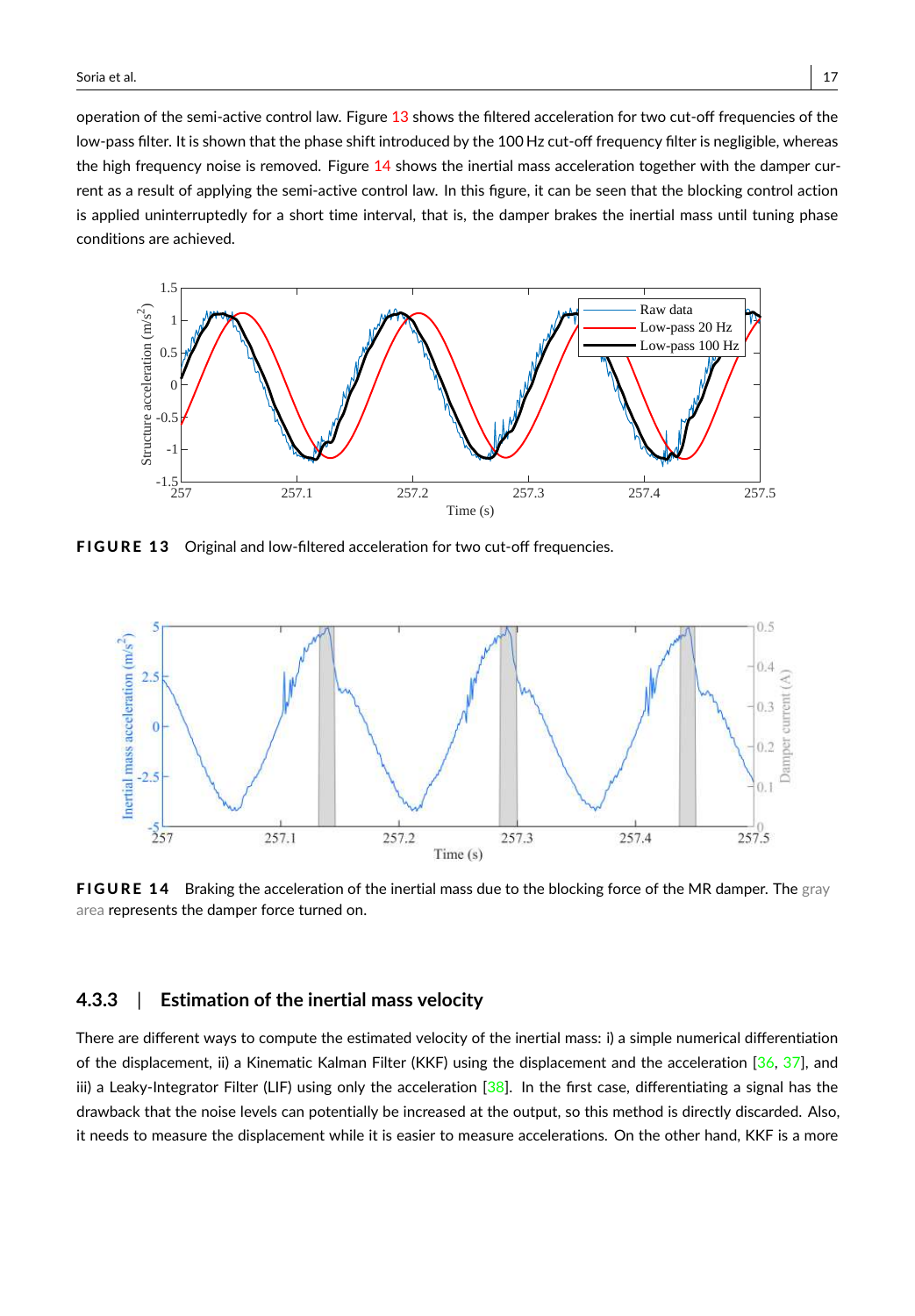robust method to estimate the velocity, but it has the disadvantage that both displacement and acceleration must be measured. Finally, an LIF is also a robust procedure for a harmonic signal (as usual for resonance response) and it only requires the acceleration to be measured. In addition, for the ON/OFF control law, only the velocity phase is actually important. The results of KKF and LIF have been experimentally compared, with similar results, making the LIF the most convenient method for the velocity estimation experimentally. Thus, the following integrator filter is adopted:

$$
G(s) = \frac{s}{s^2 + 2\zeta_I \omega_I s + \omega_I^2},
$$
\n(16)

in which  $s=j\omega, \omega$  being the angular frequency and  $\omega_I$  and  $\zeta_I$  are, respectively, the natural circular frequency and damping ratio of the integrator filter. The parameter  $\omega_{_I}$  should be chosen sufficiently smaller than  $\omega_{_S}$  to avoid significant phase shift at frequencies of interest. The parameters selected were  $f_I = 0.5$  Hz and  $\zeta_I = 1\%$ . Then,  $G(s)$  is transformed into the discrete domain using the zero-order hold with a sampling frequency of 1000 Hz, resulting in:

$$
G(z) = \frac{0.0009969z - 0.0009969}{z^2 - 1.994z + 0.9937},
$$
\n(17)

where  $z$  is the discrete variable. Thus, this filter obtains the estimation of the velocity for frequencies greater than  $\omega_I.$ 

#### **4.4** | **Experimental tests**

In this case, passive and semi-active vibration control is applied to the cases presented in subsection 4.1. The purpose of these tests is to prove the results obtained numerically for tuning the semi-active device. The damper current applied is 0.11 A for passive and 0.0 A for semi-active, since they have shown to be the optimal values for the nominal case.

Figure [15](#page-18-0) shows the experimental results obtained for the three cases of Table [5.](#page-14-2) It shows the frequency domain response, magnitude [\(15a](#page-18-0), [15b](#page-18-0), and [15c](#page-18-0)) and phase [\(15d](#page-18-0), [15e](#page-18-0) and [15f](#page-18-0)) between the structure acceleration and the excitation force for the structure without control and those controlled with the MR-TMD and with the MR-STMD. With respect to the magnitude, the MR-STMD shows a much better performance when out of the nominal case, although it also behaves better in the nominal case. It is really interesting to look at to the phase plots. The semiactive control law tries to correct the phase to keep the inertial mass velocity tuned to the structure acceleration (this results in a 90° delay between the structure acceleration and the control force). Note that the phase correction in case 3 is less effective than in case 1. That is, when  $\eta > 1$ , the STMD frequency is higher than that of the structure and the semi-active control law is more effective, since it is easier to brake the inertial mass of the control device in this case (as opposed to  $\eta$  < 1). This result matches the results obtained in Table [2](#page-9-0) and Table [4](#page-12-0) from the optimization process for broad frequency-band vibration. It was demonstrated that the STMD frequency should be tuned at higher frequencies of the nominal structure frequency to cope with broad frequency-band vibrations.

Table [6](#page-18-1) shows the reduction improvements obtained in the experimental tests. The improvement of the semiactive device with respect to the passive is also shown for each case. It can be seen that, although the semi-active device always improves the performance of the passive one, the greatest difference is obtained for case 1, in which the control device has a greater frequency than the structure. Finally, it should be mentioned that these results have come out as expected, according to the results obtained in the simulations carried out including the MR damper model.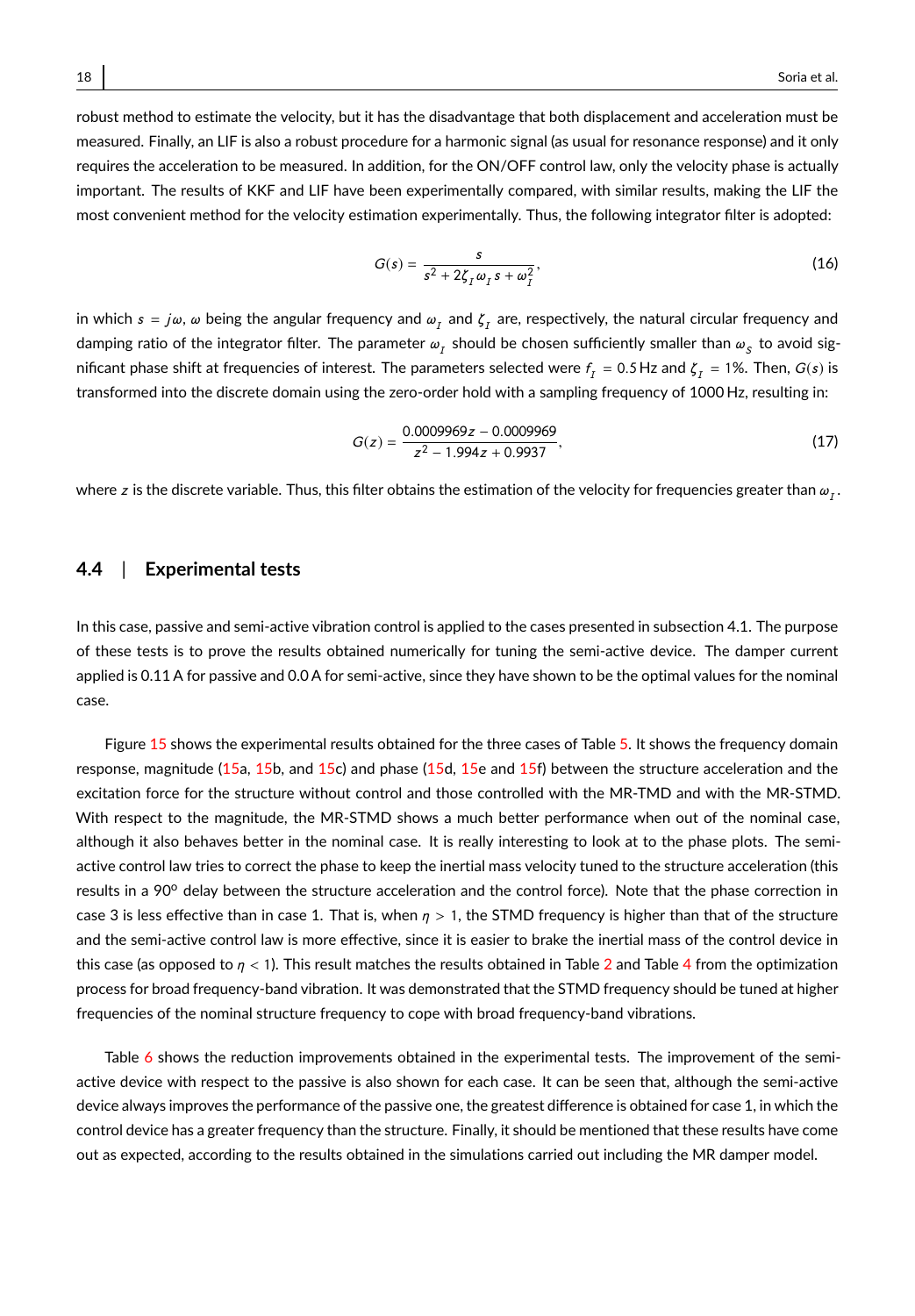<span id="page-18-0"></span>

FIGURE 15 Experimental vibration results in frequency domain comparing the uncontrolled structure, MR-TMD and MR-TMD for the three cases of Table [5.](#page-14-2) The dashed red line  $(--)$  in the phase plots indicates 90 $^{\circ}$  delay between the structure acceleration and the control force, which means perfect tuning.

<span id="page-18-1"></span>TABLE 6 Experimental vibration reduction (dB) for MR-TMD and MR-STMD for the three cases studied.

|                | <b>Reduction (dB)</b> |                 |                 |  |
|----------------|-----------------------|-----------------|-----------------|--|
| Control device | Case 1                | Case 2          | Case 3          |  |
| MR-TMD         | 23.94                 | 49.01           | 8.20            |  |
| MR-STMD        | 38.14                 | 52.13           | 18.02           |  |
| Improvement    | ↑14.20                | $\uparrow$ 3.12 | $\uparrow$ 9.82 |  |

# **5** | **CONCLUSIONS**

This paper presents a methodology for the tuning of STMDs to reduce vibrations in broadband-frequency-varying structures. The methodology is clearly geared to implementation since several practical issues are carefully considered. The methodology is convenient to both structures with an uncertain mode that may change over time or a structure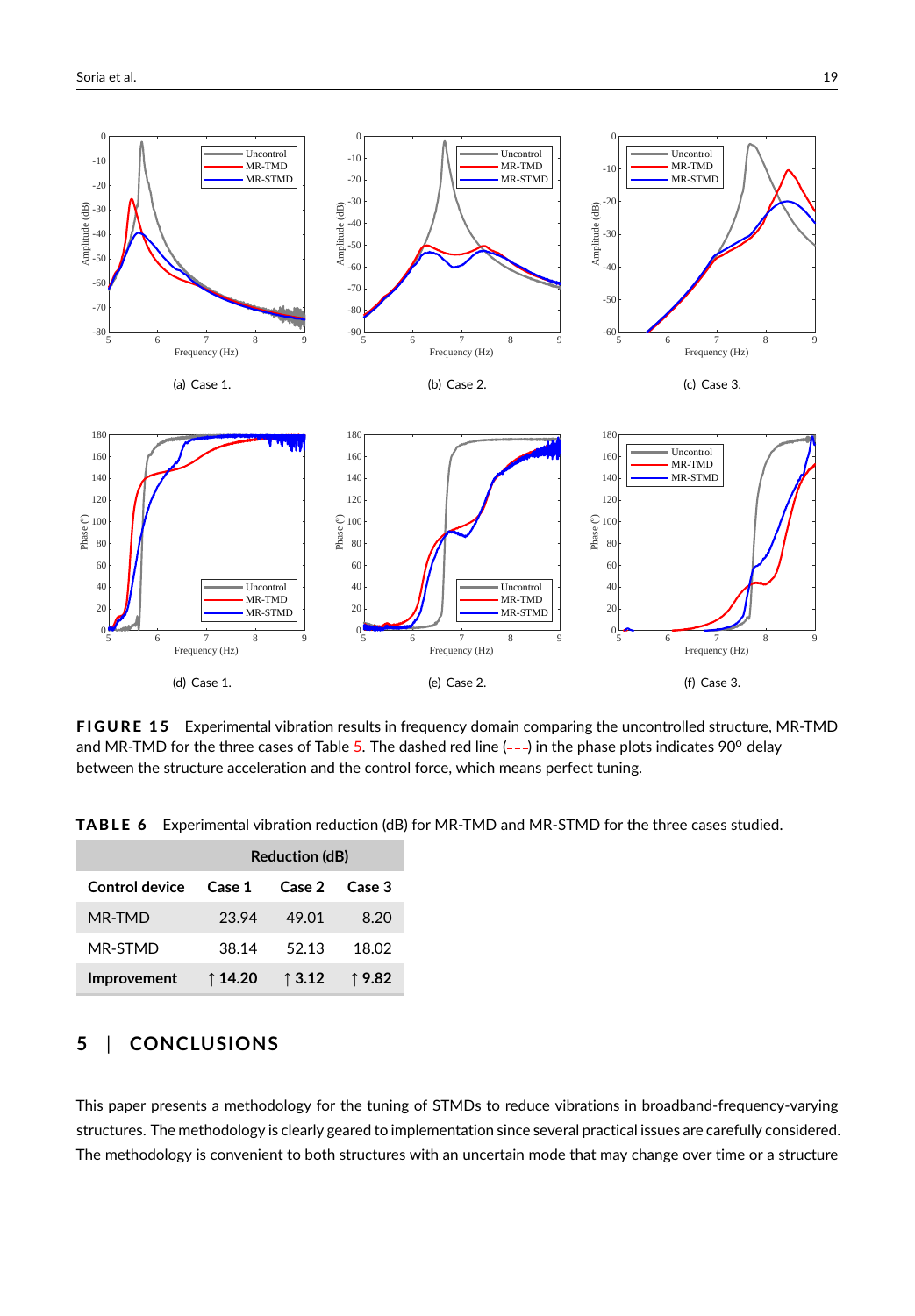with several close-in-frequency modes.

The following conclusions can be drawn:

- For the sensitivity analysis:
	- **–** The STMD is much less sensitive to structure parameter uncertainties than the TMD, thus showing a better performance for a given frequency band.
	- **–** Regarding the damper force saturation, for the passive case, the force requirements are merely to dissipate the transferred energy, while the peak force needed is lower. In the semi-active case, higher requirements are needed.
- For the optimization analysis:
	- **–** The STMD should be tuned at a higher frequency with a lower damping ratio than the TMD. That is, the TMD needs more damping to get a certain level of robustness. The higher frequency tuning of the STMD is due to the fact that it is easier for the semi-active controller to decelerate the inertial mass when its frequency is higher than the frequency of the structure.
	- **–** If a model of an existing MR damper is included instead of a linear viscous damper, the performance is clearly degraded, although the STMD remains more robust and effective.
	- **–** Table [7](#page-19-0) shows a summary of all the results obtained for the different cases jointly: TMD, STMD, MR-TMD and MR-STMD. The aspects mentioned in the previous items are clearly appreciated in this Table.

| Control device         | $f_{\tau}$ (Hz) | PI    | Reduction (%) |
|------------------------|-----------------|-------|---------------|
| Uncontrolled structure |                 | 3.54  |               |
| TMD                    | 2.02            | 1.39  | 60.73         |
| <b>STMD</b>            | 2.08            | 0.89  | 74.86         |
| MR-TMD                 | 2.02            | 1.40  | 60.45         |
| MR-STMD                | 2.08            | 1 1 0 | 68.93         |

<span id="page-19-0"></span>**TABLE 7** Summary of the results obtained numerically for TMD, STMD, MR-TMD and MR-STMD.

- For practical implementation:
	- **–** To carry out practical implementations, three elements have been added to the semi-active control law: a switching-off function, a low-pass filter and an integrator filter. These elements increase the stability and reliability of the control system.
	- **–** The effect of time delay for the MR damper to apply the semi-active control law can be considered negligible since the structure dynamics are much slower than the MR damper response, which always happen in lively low-frequency structures.
	- **–** The experimental results support the previous numerical results. The phase control degrades faster for structures with a higher frequency than that of the STMD, which is why the tuned frequency of STMD should be higher than the nominal case.

Two future works are derived from this paper. The first is the implementation of this methodology on an in-service structure with several problematic modes in a frequency range. The second is to introduce the MR parameters into the optimization process. This will allow the best MR damper for a particular application to be found.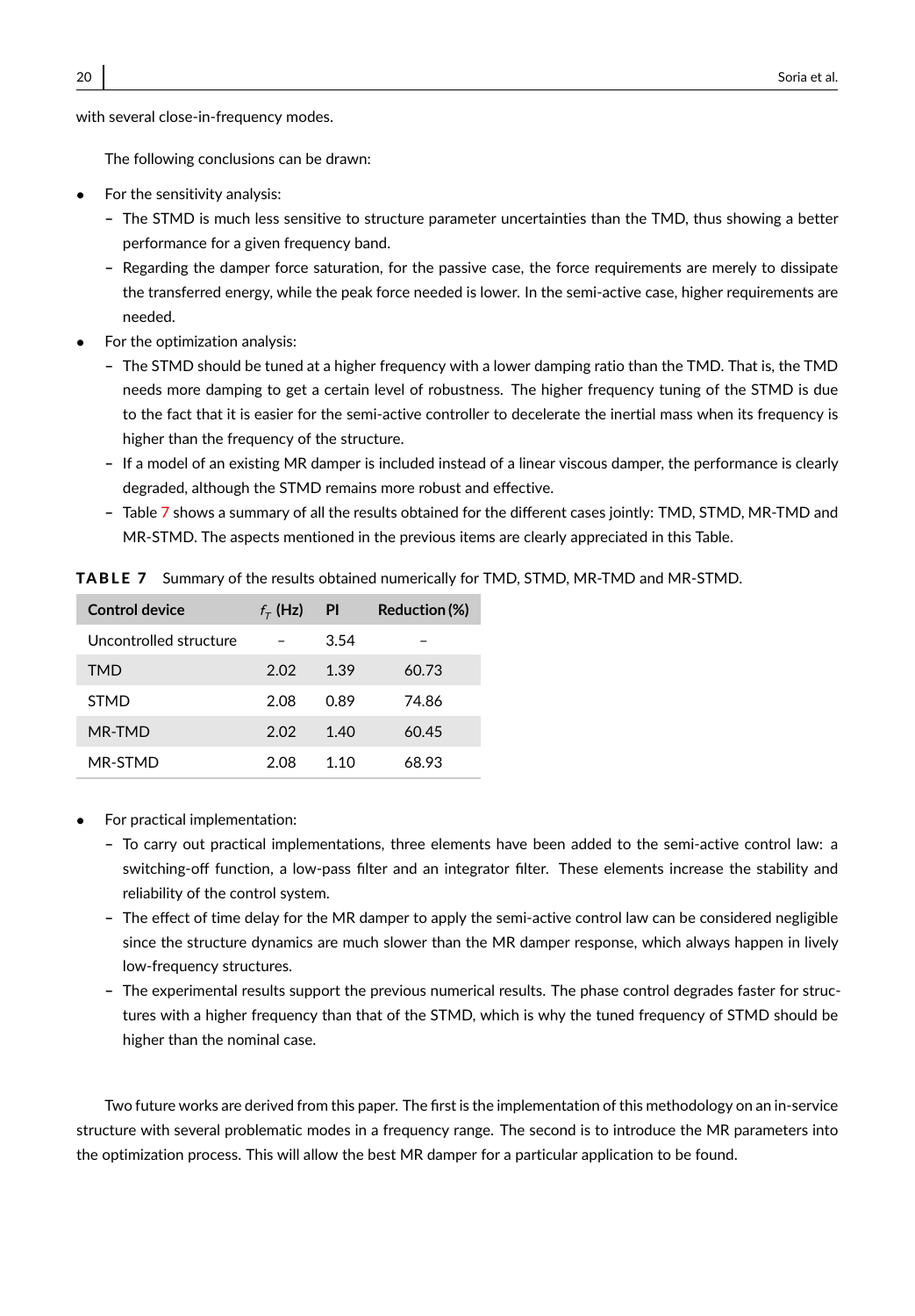## **ACKNOWLEDGEMENTS**

The authors acknowledge the financial support provided by the Ministry of Science, Innovation and Universities (Government of Spain) by funding the Research Project SEED-SD (RTI2018-099639-B-I00). The authors also acknowledge the partial financial support provided by the Research Net VIBRASTRUNET (BIA2015-71942-REDT). The authors acknowledge the computer resources and technical assistance provided by the "*Centro de Supercomputación y Visualización de Madrid*" (CeSViMa).

## **REFERENCES**

- <span id="page-20-0"></span>[1] Den Hartog JP. Mechanical vibrations. Courier Corporation; 1985.
- <span id="page-20-1"></span>[2] Bachmann H, Weber B. Tuned Vibration Absorbers for Damping of Lively Structures. Structural Engineering International 1995;5(1):31–36.
- <span id="page-20-2"></span>[3] Ferreira F, Simões L. Least Cost Design of Curved Cable-Stayed Footbridges with Control Devices. Structures 2019;19(November 2018):68–83.
- <span id="page-20-3"></span>[4] SETRA/AFGC. Footbridges – Assessment of vibrational behaviour of footbridges under pedestrian loading. Technical Department for Transport, Roads and Bridges Engineering and Road Safety, Ministry of Transport and Infrastructure; 2016.
- <span id="page-20-4"></span>[5] Hu WH, Caetano E, Cuhna A. Structural health monitoring of a stress-ribbon footbridge. Engineering Structures 2012;47:578–593.
- <span id="page-20-5"></span>[6] Soria JM, Díaz IM, García-Palacios JH, Ibán N. Vibration Monitoring of a Steel-Plated Stress-Ribbon Footbridge: Uncertainties in the Modal Estimation. Journal of Bridge Engineering 2016;108(5):1175–1183.
- <span id="page-20-6"></span>[7] Hrovat D, Barak P, Rabins M. Semi-active versus passive or active tuned mass dampers for structural control. Journal of Engineering Mechanics 1983;109(3):691–705.
- <span id="page-20-7"></span>[8] Pinkaew T, Fujino Y. Effectiveness of semi-active tuned mass dampers under harmonic excitation. Engineering Structures 2001;23(7):850–856.
- <span id="page-20-8"></span>[9] Soria JM, Díaz IM, García-Palacios JH. Vibration control of a time-varying modal-parameter footbridge: study of semiactive implementable strategies. Smart Structures and Systems 2017;20(5):525–537.
- <span id="page-20-9"></span>[10] Koo JH, Shukla A, Ahmadian M. Dynamic performance analysis of non-linear tuned vibration absorbers. Communications in Nonlinear Science and Numerical Simulation 2008;13(9):1929–1937.
- <span id="page-20-10"></span>[11] Weber F, Maślanka M. Precise stiffness and damping emulation with MR dampers and its application to semi-active tuned mass dampers of Wolgograd Bridge. Smart Materials and Structures 2014;23(1).
- <span id="page-20-11"></span>[12] Ferreira F, Moutinho C, Cunha Á, Caetano E. Proposal of optimum tuning of semiactive TMDs used to reduce harmonic vibrations based on phase control strategy. Structural Control and Health Monitoring 2018;(November 2016):e2131.
- <span id="page-20-12"></span>[13] Caetano E, Cunha Á, Moutinho C, Magalhães F. Studies for controlling human-induced vibration of the Pedro e Inês footbridge, Portugal. Part 2: Implementation of tuned mass dampers. Engineering Structures 2010;32(4):1082–1091.
- <span id="page-20-13"></span>[14] Bortoluzzi D, Casciati S, Elia L, Faravelli L. Design of a TMD solution to mitigate wind-induced local vibrations in an existing timber footbridge. Smart Structures and Systems 2015;16(3):459–478.
- <span id="page-20-14"></span>[15] Nimmen KV, Verbeke P, Lombaert G, Roeck GD, Broeck PVD. Numerical and Experimental Evaluation of the Dynamic Performance of a Footbridge with Tuned Mass Dampers. Journal of Bridge Engineering 2016;21(8):1–14.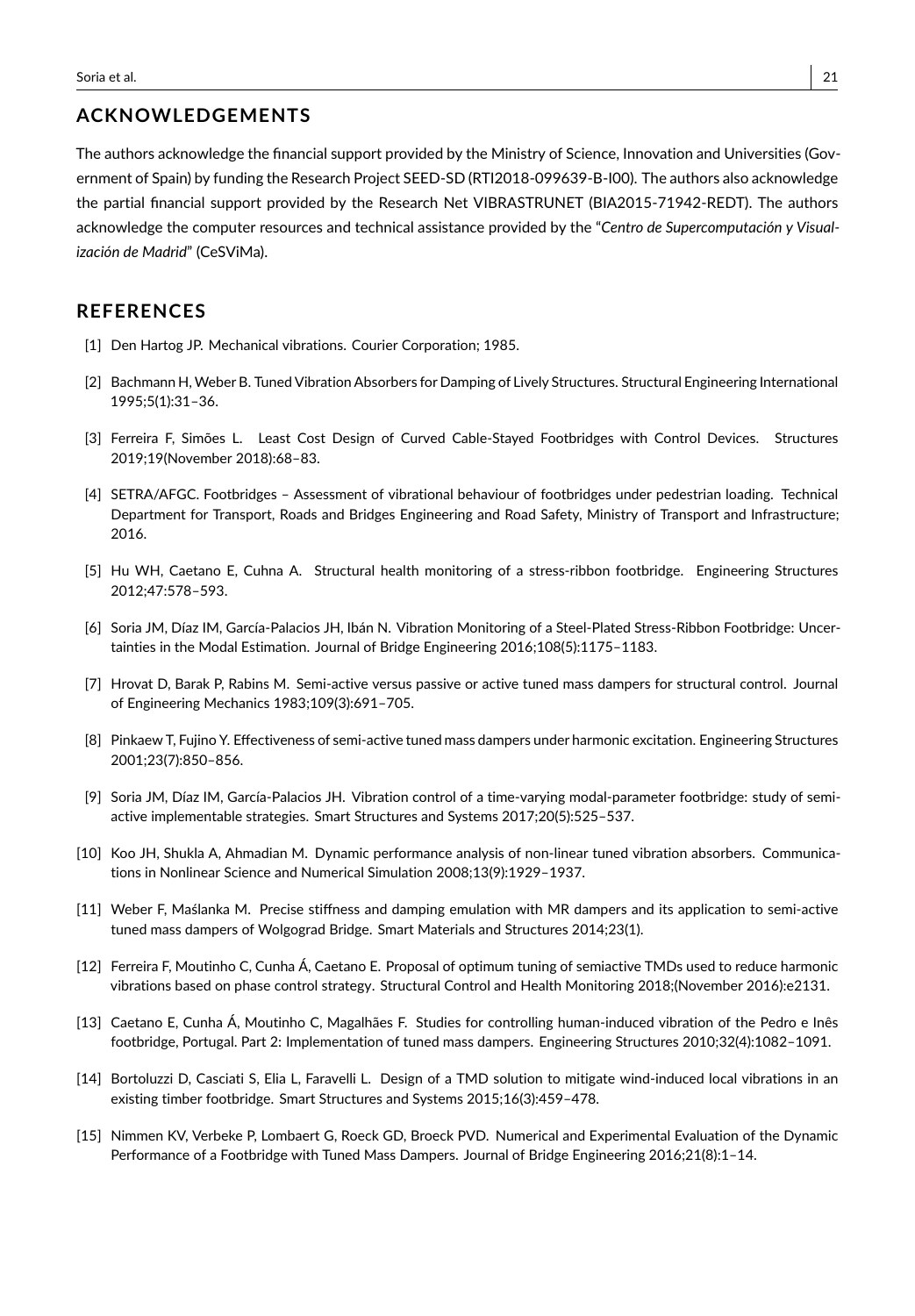- <span id="page-21-0"></span>[16] Lievens K, Lombaert G, De Roeck G, Van den Broeck P. Robust design of a TMD for the vibration serviceability of a footbridge. Engineering Structures 2016;123:408–418.
- <span id="page-21-1"></span>[17] Jiménez-Alonso JF, Sáez A. Robust Optimum Design of Tuned Mass Dampers to Mitigate Pedestrian-Induced Vibrations Using Multi-Objective Genetic Algorithms. Structural Engineering International 2017;27(4):492–501.
- <span id="page-21-2"></span>[18] Mohebbi M, Shakeri K, Ghanbarpour Y, Majzoub H. Designing optimal multiple tuned mass dampers using genetic algorithms (GAs) for mitigating the seismic response of structures. Journal of Vibration and Control 2013;19(4):605– 625.
- <span id="page-21-3"></span>[19] Weber F. Dynamic characteristics of controlled MR-STMDs of Wolgograd Bridge. Smart Materials and Structures 2013;22(095008):16pp.
- <span id="page-21-4"></span>[20] Ferreira F, Moutinho C, Cunha Á, Caetano E. Use of Semi-Active Tuned Mass Dampers to Control Footbridges Subjected to Synchronous Lateral Excitation. Journal of Sound and Vibration 2018;.
- <span id="page-21-5"></span>[21] Ferreira F, Simões L. Optimum Design of a Controlled Cable Stayed Footbridge Subject to a Running Event using Semiactive and Passive Mass Dampers. Journal of Performance of Constructed Facilities 2019;33(3):1–14.
- <span id="page-21-6"></span>[22] Weber F, Maślanka M. Frequency and damping adaptation of a TMD with controlled MR damper. Smart Materials and Structures 2012;21(5):055011.
- <span id="page-21-7"></span>[23] Dominguez A, Sedaghati R, Stiharu I. Modeling and application of MR dampers in semi-adaptive structures. Computers and Structures 2008;86(3-5):407–415.
- <span id="page-21-8"></span>[24] Soong TT, Dargush GF. Passive energy dissipation systems in structural engineering. Wiley New York; 1997.
- <span id="page-21-9"></span>[25] Koo JH, Ahmadian M, Setareh M, Murray T. In Search of Suitable Control Methods for Semi-Active Tuned Vibration Absorbers. Journal of Vibration and Control 2004;10(2):163–174.
- <span id="page-21-10"></span>[26] Chung L, Lai Y, Yang CW. Semi-active tuned mass dampers with phase control. Journal of Sound and Vibration 2013;332(15):1–16.
- <span id="page-21-11"></span>[27] Moutinho C. Testing a simple control law to reduce broadband frequency harmonic vibrations using semi-active tuned mass dampers. Smart Materials and Structures 2015;24(5):964–1726.
- <span id="page-21-12"></span>[28] Lai YA, Chung LL, Yang CSW, Wu LY. Semi-active phase control of tuned mass dampers for translational and torsional vibration mitigation of structures. Structural Control and Health Monitoring 2018;(November 2017):1–22.
- <span id="page-21-13"></span>[29] Moutinho C, Cunha Á, Caetano E, Martins De Carvalho J. Vibration control of a slender footbridge using passive and semiactive tuned mass dampers. Structural Control and Health Monitoring 2018;(November 2017):1–22.
- <span id="page-21-14"></span>[30] Asami T, Nishihara O. Closed-Form Exact Solution to H<sup>∞</sup> Optimization of Dynamic Vibration Absorbers (Application to Different Transfer Functions and Damping Systems). Journal of Vibration and Acoustics 2003;125(3):398.
- <span id="page-21-15"></span>[31] MATLAB. Version R2018b. Natick, Massachusetts: The MathWorks Inc.; 2018.
- <span id="page-21-16"></span>[32] Abramson MA. Pattern search algorithms for mixed variable general constrained optimization problems; 2002.
- <span id="page-21-17"></span>[33] ISO 2631–1. Mechanical Vibration and Shock: Evaluation of Human Exposure to Whole-body Vibration. Part 1, General Requirements, international standard ed.; 1997.
- <span id="page-21-18"></span>[34] Cesar MB, Barros RCD. Properties and Numerical Modeling of MR Dampers. In: 15th International Conference on Experimental Mechanics Porto, Portugal; 2012. .
- <span id="page-21-19"></span>[35] Díaz IM, Reynolds P. On-off nonlinear active control of floor vibrations. Mechanical Systems and Signal Processing 2010;24(6):1711–1726.